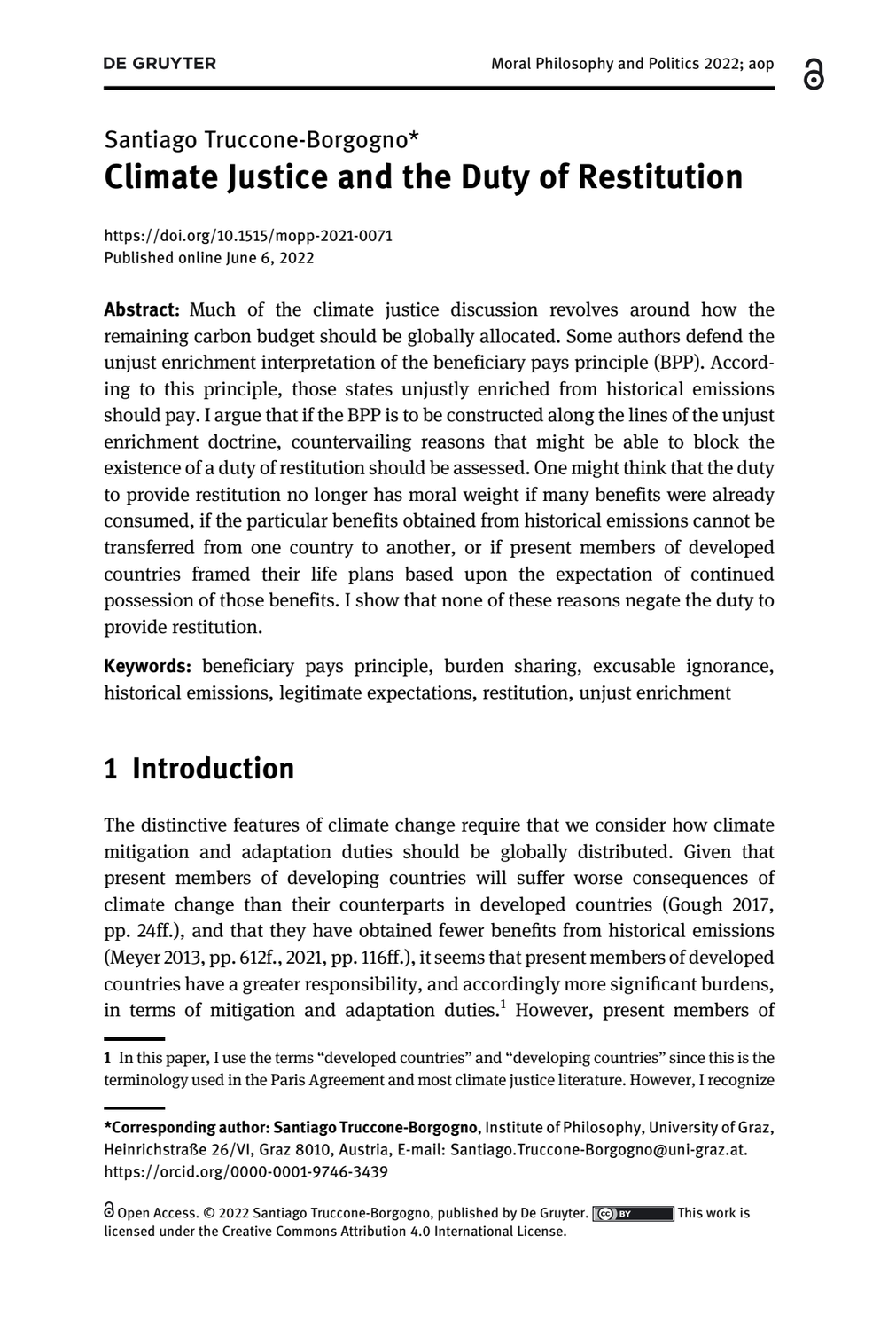developed countries might object that it is unfair that they bear more significant burdens since many emissions were not released by them but by their predecessors ([Caney 2006,](#page-20-1) p. 470), and that earlier emissions were released in a state of excused ignorance ([Gosseries 2004](#page-20-2), p. 359).<sup>2</sup> Further, currently living members of developed countries might claim that no present or future individual can be harmed (or benefited) by historical emissions since had those emissions not been released they would not be better off (or worse off) ([Caney 2006,](#page-20-1) pp. 474f.). Hence, currently living members of developed countries might conclude that they should not bear a greater burden in remedying climate change.

In response to these objections, some authors have argued in favor of the beneficiary pays principle (BPP), according to which "the countries benefiting the most from greenhouse emitting activities in the past bear the greatest responsibility of climate justice" ([Page 2008](#page-21-2), p. 562; see also [Barry and Kirby 2017;](#page-20-3) [Duus-Otterström 2017](#page-20-4)).<sup>3</sup> In one interpretation, the BPP is constructed around the legal doctrine of unjust enrichment [\(Page 2012](#page-21-3); [Heyd 2017](#page-20-5)). In this view, "those states unjustly, but not wrongfully, enriched by activities that cause climate change should pay" ([Page 2012](#page-21-3), p. 308). This unjust enrichment principle justifies remedial duties without consideration of moral or even causal responsibility for the state of affairs to be redressed. The climatic unjust enrichment principle asserts that if the present generation of developed countries benefited from historical emissions at the expense of another party, they can be remedially responsible for redressing the current state of the climate crisis.

Part of the value of the unjust enrichment interpretation of the BPP is that even though it is a principle of corrective justice, it does not need to consider past emissions wrongful for assigning remedial responsibilities to developed countries.<sup>4</sup> Additionally, the unjust enrichment BPP, as [Page \(2012\)](#page-21-3) calls it, diminishes some feasibility concerns. On the one hand, it entails that the distribution of climate duties be informed by historical considerations, as many

that these terms are slightly controversial, and one might prefer to use instead terms such as "the Global North" and "the Global South", or "formerly colonizing countries" and "formerly colonized countries".

<sup>2</sup> It is commonly accepted that these emissions refer to those released before 1990 when the International Panel on Climate Change (IPCC) published its first report.

<sup>3</sup> This view seems to be grounded on Judith Thomson's idea that innocent beneficiaries should pay some of the costs of dealing with some of the objectionable effects of the past acts since "they have profited from the wrongs the community did" ([1973](#page-21-4), p. 383). For a summary of different views grounded on this idea, see [Pasternak \(2017\)](#page-21-5).

<sup>4</sup> Unlike the polluters pays principle (PPP) and the wrongful enrichment BPP. For a defense of these principles, see [Neumayer \(2000\)](#page-21-6), and [Butt \(2014\),](#page-20-6) respectively.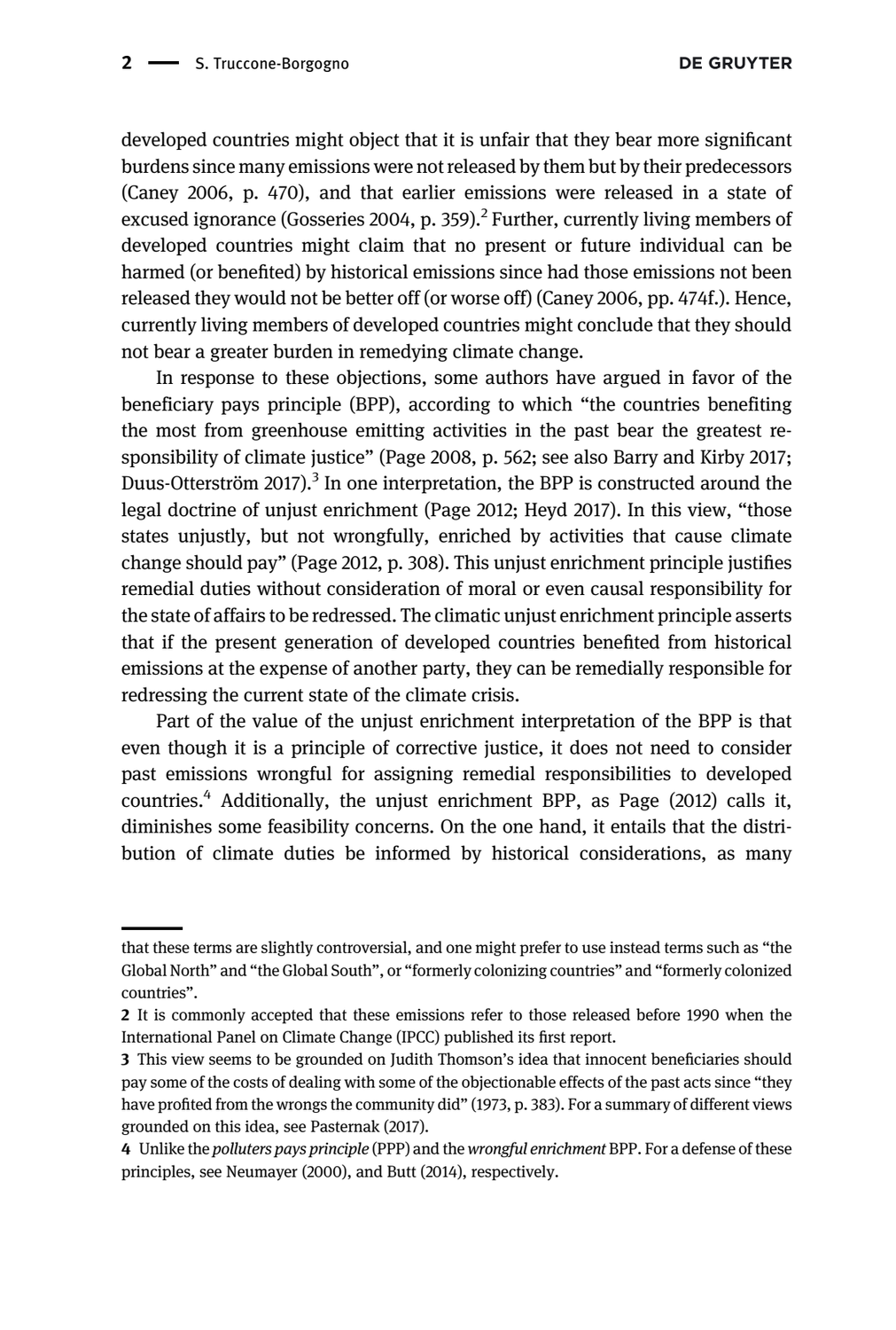developing countries claim.<sup>5</sup> On the other hand, it also accounts for some of the preferences of many developed countries since it does not entail that they are morally responsible for their historical emissions.<sup>6</sup>

In this paper, I will not criticize the unjust enrichment interpretation of the BPP. I take for granted that present living members of developed countries have benefited from historical emissions, that those benefits were obtained at the expense of the currently living members of developing countries, and that those benefits are unjust.<sup>7</sup> However, I argue that if the BPP is to be constructed in accordance with the unjust enrichment doctrine, much more needs to be said in order for the developed countries to be bound by a duty of restitution. In unjust enrichment actions, the defendant can accept that she was unjustly enriched and still resist the duty to provide restitution. She can resist the claim by making use of defenses [\(Birks 1992](#page-20-7), p. 41). Unlike denials that aim to show that there is no enrichment, or if there is that it is not unjust, *defenses* intend to show a further reason why the duty of restitution has been overridden or at least reduced in extent [\(Virgo 2015,](#page-21-7) p. 663). In the legal context, the distinction between unjust enrichment and duties of restitution is clear. As Stephen Smith asserts, "The law of unjust enrichment and the law of restitution are distinct fields. The law of unjust enrichment is a body of 'primary law' that identifies the situation in which an unjust enrichment arises. The law of restitution is a body of 'secondary law' explaining the existence and content of duties to make restitution" ([Smith 2009](#page-21-8), p. 202).

The discussion concerning the law of restitution tends to assess whether, despite the fact that some party unjustly benefited at the expense of another, there are further reasons that speak against the duty to restitute such a benefit or enrichment to another party. Defenders of the unjust enrichment BPP says almost nothing with respect to this second part.<sup>8</sup> This paper is an attempt to complete their work by incorporating discussions about duties of restitution to the unjust

<sup>5</sup> See [Singer \(2016,](#page-21-9) pp. 37f.), [Klinsky and Brankovic \(2018,](#page-20-8) pp.13ff.).

<sup>6</sup> See [Anderson et al. \(2017](#page-20-9), pp. 450f.).

<sup>7</sup> This is according to the first three requirements for unjust enrichment: (1) one party has to have benefited; (2) the benefit has to be obtained at the expense of another party; (3) the benefit has to be unjust [\(Birks 1992,](#page-20-7) p. 41).

<sup>8</sup> Heyd briefly discusses as a defense that "industrial countries have been so accustomed to their technological achievements and material quality of live that a radical and sudden restitution would destroy their way of life and fabric" ([Heyd 2017](#page-20-5), p. 42). What Page calls chronological unfairness can also be understood as a defense [\(Page 2012,](#page-21-3) p. 317ff.). However, the non-identity problem (Parfi[t 1984,](#page-21-10) ch. 16) and what Page calls the disaggregation problem ([2012,](#page-21-3) pp. 317ff.) would be best understood as denials (rather than defenses) since these objections intend to show that there is no enrichment, or that part of that enrichment is not unjust or it was not obtained at the expense of other parties.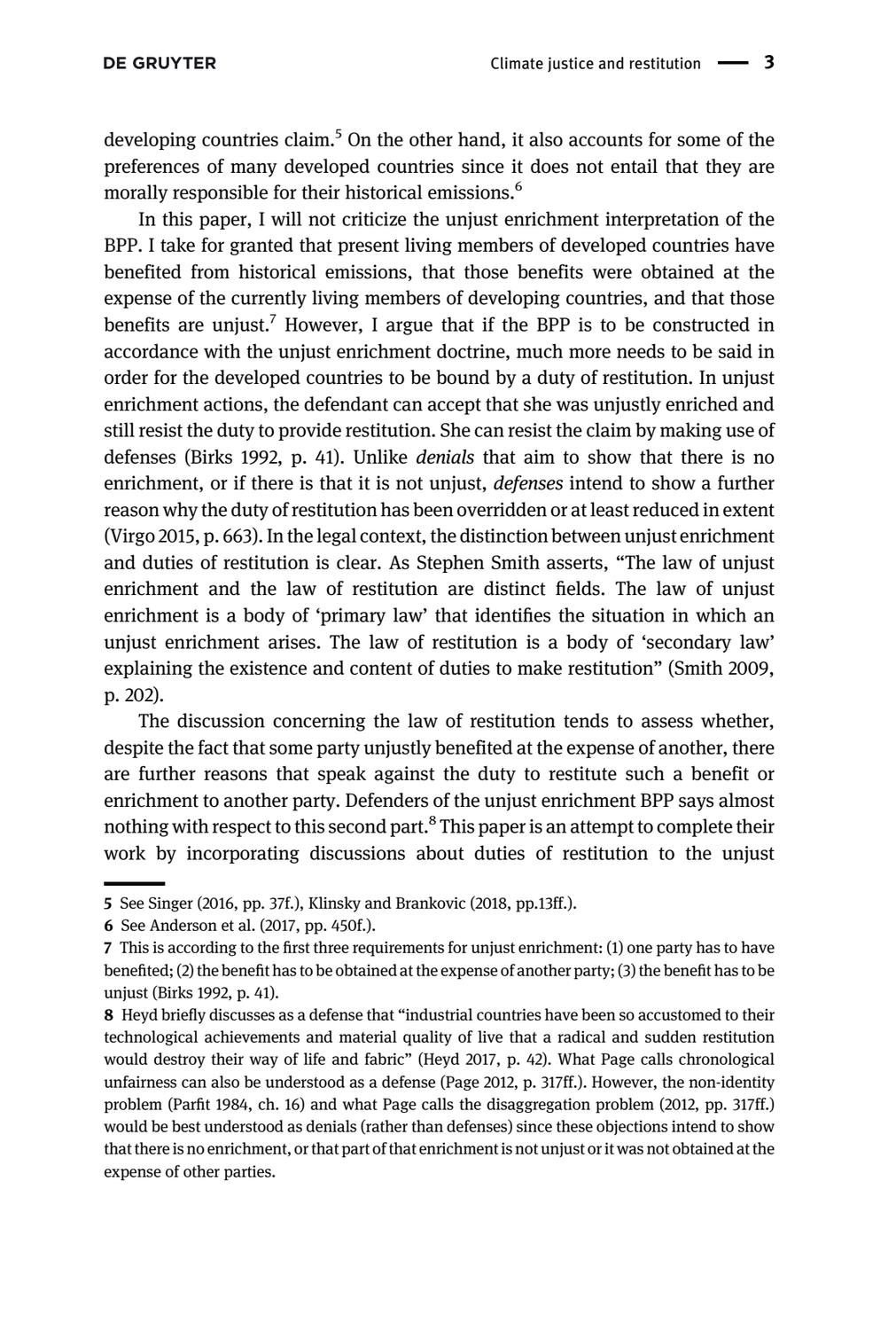enrichment interpretation of the BPP. Paying attention to how the legal literature has treated the unjust enrichment doctrine might shed light on some possible shortcomings in the approaches that practical philosophers have taken regarding the BPP.<sup>9</sup> In particular, I discuss some countervailing reasons that might be able to block the existence of a duty to provide restitution that arises from having unjustly benefited at the expense of another party. These reasons stem from changing circumstances. One might think that the duty to provide restitution no longer has moral weight if many benefits had already been consumed, if the particular benefits obtained from historical emissions cannot be transferred from one country to another, or if present members of developed countries framed their life plans based upon the expectation of continued possession of those benefits. I show that although these reasons are plausible candidates as defenses, none of them succeed in negating the duty to provide restitution. I argue that the unjust enrichment principle thus understood is able to justify that currently living members of developed countries have a duty to provide restitution towards presently living members of developing countries. I contend that, concerning mitigation burdens, the duty to provide restitution can be instantiated by allowing present members of developing countries to have a higher share of the benefits of the remaining global carbon budget (GCB) than the share they should have received had historical emissions not been taken into account.

## 2 Defenses Against the Duty of Restitution

In the climate justice discussion about distributing the remaining GCB, present members of developed countries can provide at least three reasons that might qualify as defenses. These potential defenses seek to show that even if they have unjustly benefited from historical emissions, they should not be bound by a duty of restitution or, at least, that such a duty should be reduced. They can assert that (a) it would be inequitable to restitute all the benefits obtained at the expense of the present members of developing countries since many of those benefits were consumed before present members of developed countries realized that those benefits were not theirs to keep. The second defense (b) asserts that the goods to be restituted under current circumstances are not the benefits from historical emissions but those of the remaining permissible emissions (the GCB). Since the benefits from the remaining permissible emissions are not the benefits from

<sup>9</sup> Page recognized some years ago that the extensive legal literature on unjust enrichment "has yet to be applied systematically to climate change" [\(2012](#page-21-3), p. 309). This is still not reflected in the climate justice discussion.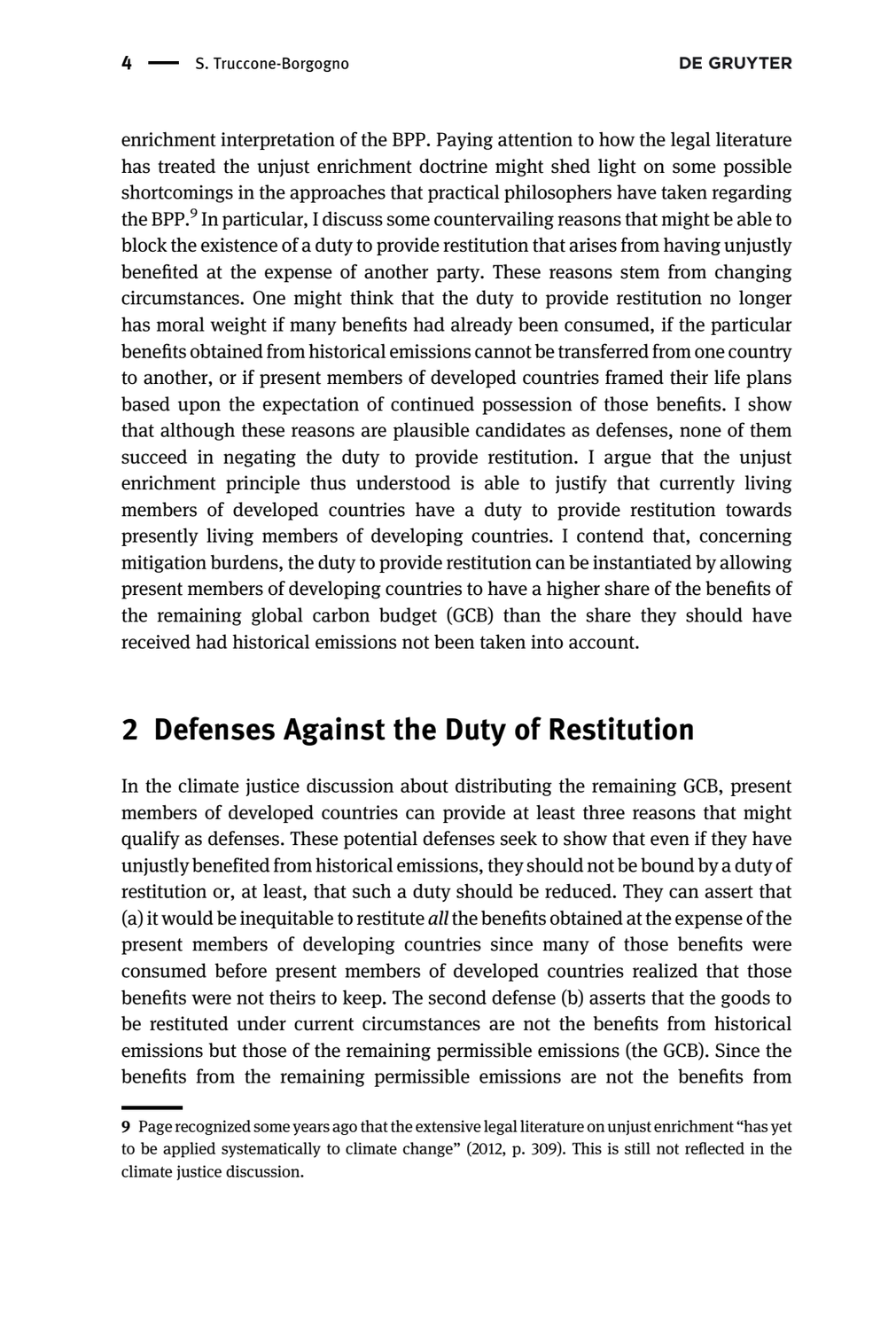historical emissions but only something that can be considered their equivalent, currently living members of developed countries might claim that to engage in a remedial duty under such conditions would be unjustly harmful. The third defense (c) is that since present living members of developed countries have formed life plans relying on the benefits received at the expense of developing countries to engage in a duty of restitution would also be unjustifiably harmful.

The first defense (a) is, in Birks terminology, enrichment-related, while the other two (b) and (c) are unjust-related ([Birks 1992,](#page-20-7) p. 126). Enrichment-related defenses tend to show that the enrichment or benefit suffered a detriment. In contrast, unjust-related defenses show that, even if there is not a detriment in enrichment, it is unjust to restitute the received benefit given how circumstances are now. These three defenses can be understood as *change of position* defenses of unjust enrichment actions.<sup>10</sup> One way of translating the *change of position* defense into the climate justice debate is by asserting that the defense entails that due to changing circumstances the backward-looking duty to provide restitution is superseded by forward-looking distributive justice-based reasons.<sup>11</sup>

The general rationale of the change of position defense, as Charlie Webb explains, is that "the claimant interests cannot be secured in full without doing harm to the defendant" [\(Webb 2016,](#page-21-11) p. 226). Suppose it is accurate to claim that many benefits from past emission-generating activities have already been consumed by pre-1990 activities of blamelessly ignorant present members of developed countries, as in (a). In this case, requiring full restitution of all their benefits that stem from historical emissions obtained at the expense of developing countries will harm currently living members of developed countries. It is also harmful that they have to give up something different than the received good, as in (b), and have to provide full restitution which prevents them from enjoying those

11 See [Waldron \(1992\)](#page-21-12).

<sup>10</sup> This defense was recognized by Lord Goff in Lipkin Gorman as follow: "At present, I do not wish to state the principle any less broadly than this: that the defense is available to a person whose position has so changed that it would be inequitable in all the circumstances to require him to make restitution, or alternatively to make restitution in full" ([Bant 2009](#page-20-10), p. 125). One might think that the bona fide purchase defense also applies. One can assert that present members of developed countries should be protected because they entered into possession of the benefits of historical emissions in good faith. However, this defense requires something that is missing in the climate justice debate. Even if currently living members of developed countries came into possession of the benefits in good faith, they did not purchase but merely received them from their predecessors. The justification of this bona fide purchase defense lies in the fact that "if purchasers are at risk of unexpected liabilities on account of the assets they buy, they'll be discouraged from entering in such transactions" [\(Webb 2016,](#page-21-11) p. 230). In the climate justice debate, however, there is no contract or purchase between current or past members of developing and industrialized countries to protect.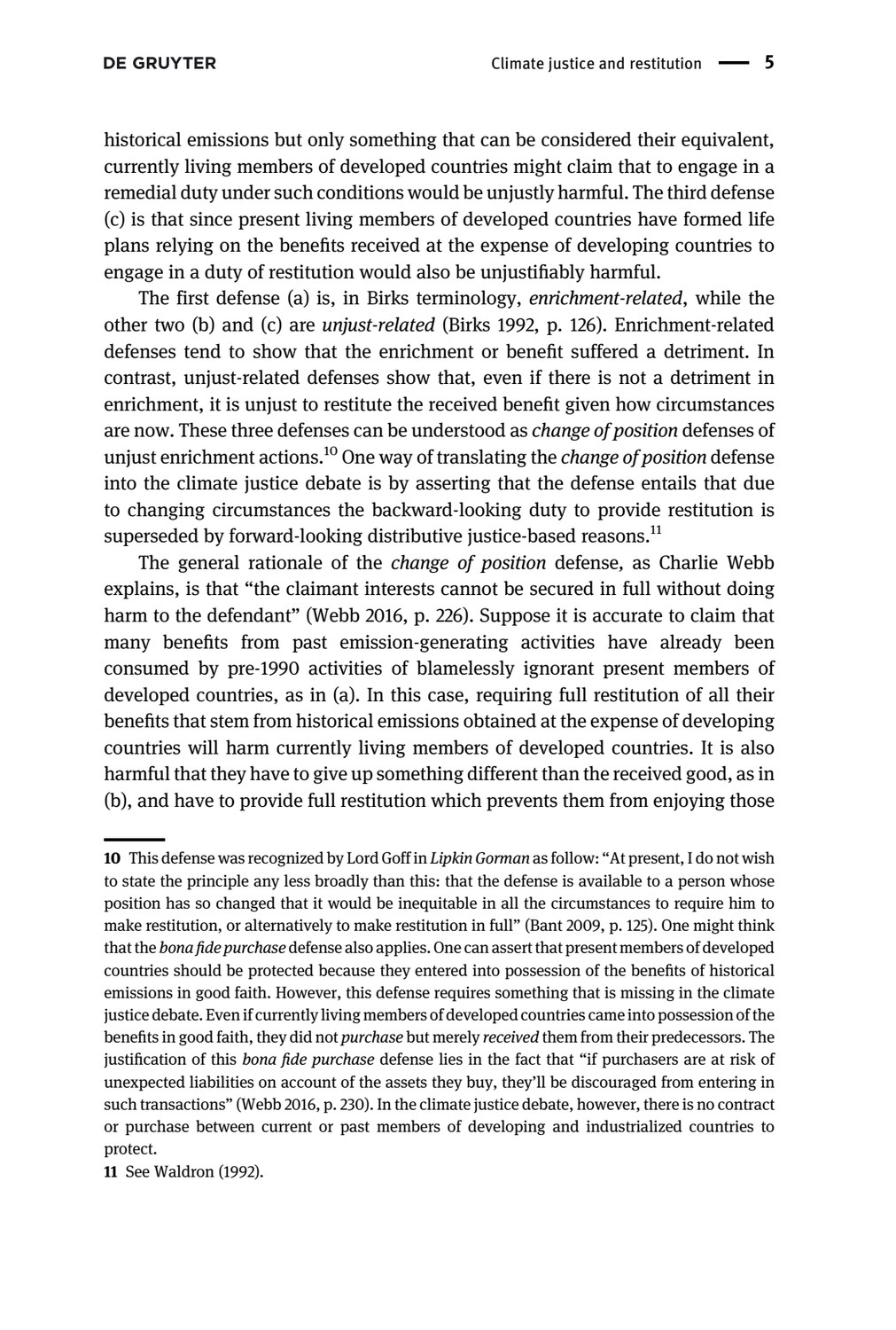remaining benefits upon which they have framed and organized their life plans, as in (c). Hence, for each of these situations, as in the legal context in which the defense of change of position is pleaded, "the question is whether restitution should nonetheless be ordered and this harm is then done to the defendant or, alternatively, whether restitution should be denied, leaving the claimant instead to suffer the loss" [\(Webb 2016,](#page-21-11) p. 226).

### 3 The Benefits Are No Longer Here

Present members of developed countries have benefited from historical emissions in several ways. Current available infrastructure is probably the clearest example of benefits enjoyed today owed to past emission generating activities as many of them were built before currently living individuals were even conceived. Among other things, this infrastructure includes railroads, streets, health and educational systems [\(Meyer 2013,](#page-21-0) pp. 606ff.), public parks, pipelines, sewers, electrical and gas networks. Furthermore, the benefits from past emission generating activities enjoyed by currently living people consist not only in being wealthier but also in being less vulnerable to the adverse effects of climate change [\(Meyer and Roser 2010](#page-21-13), p. 231). However, some benefits obtained at the expense of developing countries have not endured but were consumed before the present members of developed counties knew or were required to know that they were benefiting from those emissions that contributed to climate change. The first version of the change of position defense focuses on these already consumed benefits and aims to reduce the duty of restitution. According to this version of the defense (a), it would be inequitable that present members of developed countries have to restitute all the benefits received at the expense of currently living members of developing countries since many of these benefits were consumed by themselves before they knew that the benefits did not belong to them.<sup>12</sup>

This version of the defense aims to reduce the duty of restitution because there was a detrimental change of position.<sup>13</sup> According to the unjust enrichment legal doctrine, however, the fact that the received benefit was reduced is not enough for

<sup>12</sup> To be sure, this version of the defense does not intend to discount the extent of the duty of restitution concerning those benefits presently enjoyed by present members of developed countries but only those already consumed by them before the problem of climate change was widely known.

<sup>13</sup> The detrimental change of position of present members of developed countries can be understood as a de-enrichment and as something irreversible since the benefits already consumed cannot be recovered. Therefore, supporters of both the de-enrichment and those of the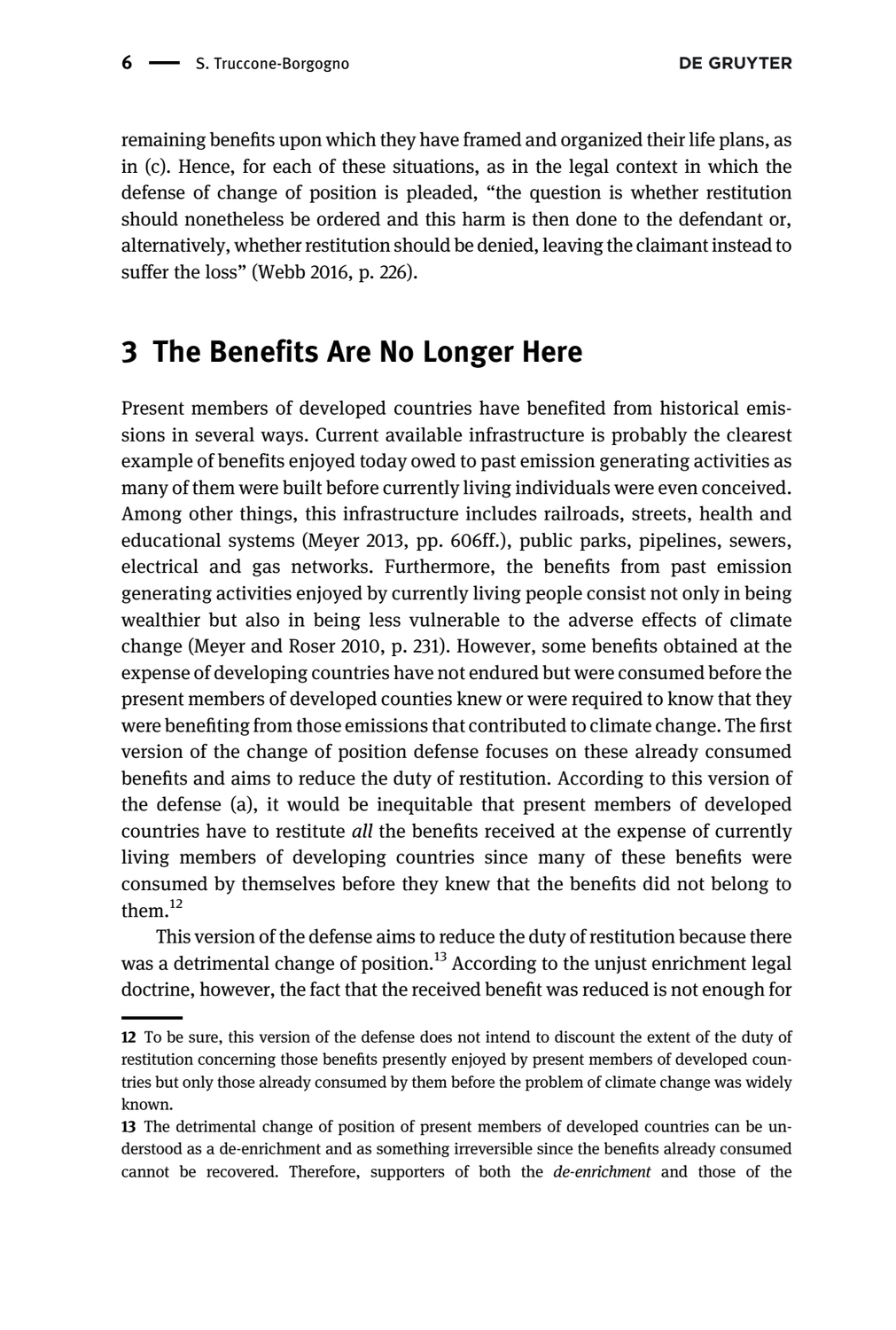the defense to succeed. Typically, the defense succeeds if fulfilling the duty of restitution entails that the defendant is left worse off than he would have been had he not received the benefits. However, even if the defendant would be left in that position, the defense fails in two particular circumstances. First, if the enriched party knows that the received benefits do not belong to him. Second, when the defendant would have consumed those benefits anyway, typically because there is no causal connection between the receipt of the benefits and the expenditure.<sup>14</sup>

Given that it is reasonable to sustain that currently living members of developed countries had no knowledge before 1990 that those benefits were theirs to keep, we should analyze whether they would have consumed those benefits anyway. The defense can succeed if there is a "causative link between the receipt of the benefit by the defendant and his or her change of position, so that, but for the receipt of the benefit, the defendant's position would not have changed" ([Virgo](#page-21-7) [2015,](#page-21-7) p. 682). This condition requires a causative link between the inflow and the outflow in the sense that the benefited party incurred some expenditure only because he or she received the benefit. In absence of such causal connection, the defense fails.

In a classic example, the defendant received, for instance, £1000 and, because of this, he spent £200 on a party ([Birks 1992,](#page-20-7) p. 135). Had he not received £1000, he would not have spent £200 on a party. In this situation, if the defendant had no reason to believe that the benefit was unjustified at the moment of the expenditure, he would only have to restitute £800. For instance, in the 1991 English precedent Lipkin Gorman (a firm) v Karpnale Ltd.,  $^{15}$  the defendant put forward that its position changed when it paid winnings to the thief. In this case, a firm's partner used money from the company's bank account to gamble at a club in London (property of Karpnale Ltd.). The company was unable to sue the partner since he was in prison and without money. Instead, the company sued the club and succeeded in recovering the money [\(Birks 2004,](#page-20-11) p. 514). However, the club was able to prove that "but for [it]'s belief that the thief was entitled to gamble with the money, it would not have paid the winnings to the thief" ([Virgo 2015,](#page-21-7) p. 687). The defendant was able to show a causative link between its belief that the thief was entitled to gamble and the expenditure. In this case, although the defendant was unjustly enriched at the plaintiff's expense, it successfully showed that the enrichment suffered a

irreversibility approach concerning how to understand detrimental change of position should have no complaint that this condition obtains here. On this, see [Bant \(2009](#page-20-10), pp. 126ff.).

<sup>14</sup> Thanks to an anonymous reviewer for pressing on this point.

<sup>15</sup> Lipkin Gorman v. Karpnale [1988] UKHL12 (June 6th, 1991): [1991]3WLR10, [1988] UKHL12, [1991]2AC 548.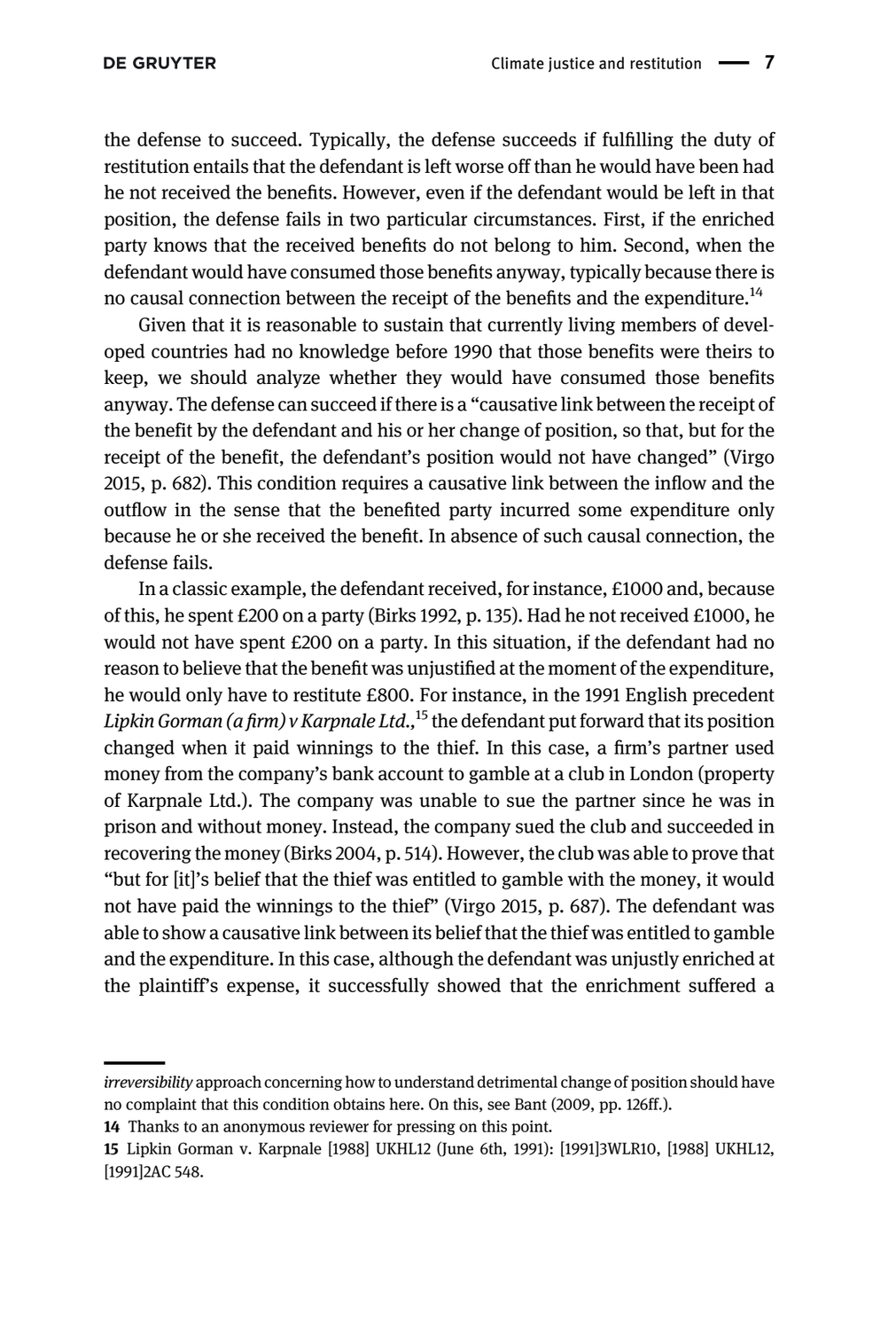detriment that ought to be taken into account in defining the extent of the duty of restitution.

Currently living members of developed countries might try to provide a similar argument concerning the benefits they consumed before 1990. They might try to show a causative link between the receipt of the benefit and their detrimental change of position. They might claim that, but for their belief that they were entitled to use those benefits, they would not have consumed them as they did. Thus, those benefits consumed before 1990 should not be considered in determining the duty of restitution. In other words, they consumed those benefits only because they did not know that they were obtained at the expense of currently living members of developing countries. Had they known this, they would not have consumed the benefits. Instead, they would have restituted them to currently living members of developing countries.

In our case, this defense can succeed if it can be shown that knowing the status of those benefits would have made a difference in how currently living members of developed countries behaved. This would be so because in this case developed countries (defendant) would be able to show a causal connection between the receipt of the benefits and their consumption. If it is certain, or at least, highly probable, that such knowledge would have made no difference in how they behaved, then we have no reason to believe that this defense can succeed. Thus, we need to assess whether having such knowledge would have made a difference in how currently living members of developed countries behaved.

Discussion in the literature is scant about whether currently living members of developed countries would have consumed benefits that stem from historical emissions if they had known that those benefits were obtained at the expense of currently living members of developing countries. Still, it is possible to find analyses concerning a somehow analogous topic, namely, whether developed countries would have emitted GHGs as they did if they had known of the harmful effects of climate change.<sup>16</sup> The discussion on the latter issue, I think, sheds light on the former.

Concerning historical emissions and after recognizing that people cannot be morally responsible for harmful effects of the emissions released in a state of excused ignorance, Daniel Butt argues "that more advanced scientific knowledge would have made no difference to the actions of the emitters or to those responsible for regulating them: even if they had known of the likely consequences of their actions, they would have carried on regardless" ([2017,](#page-20-12) p. 66). Butt's general thesis is that if an agent acted in a state of ignorance concerning a particular effect of his act, and knowledge of that effect would have likely made no difference in

<sup>16</sup> For instance, [Zellentin \(2014\),](#page-21-14) and [Butt \(2017\).](#page-20-12)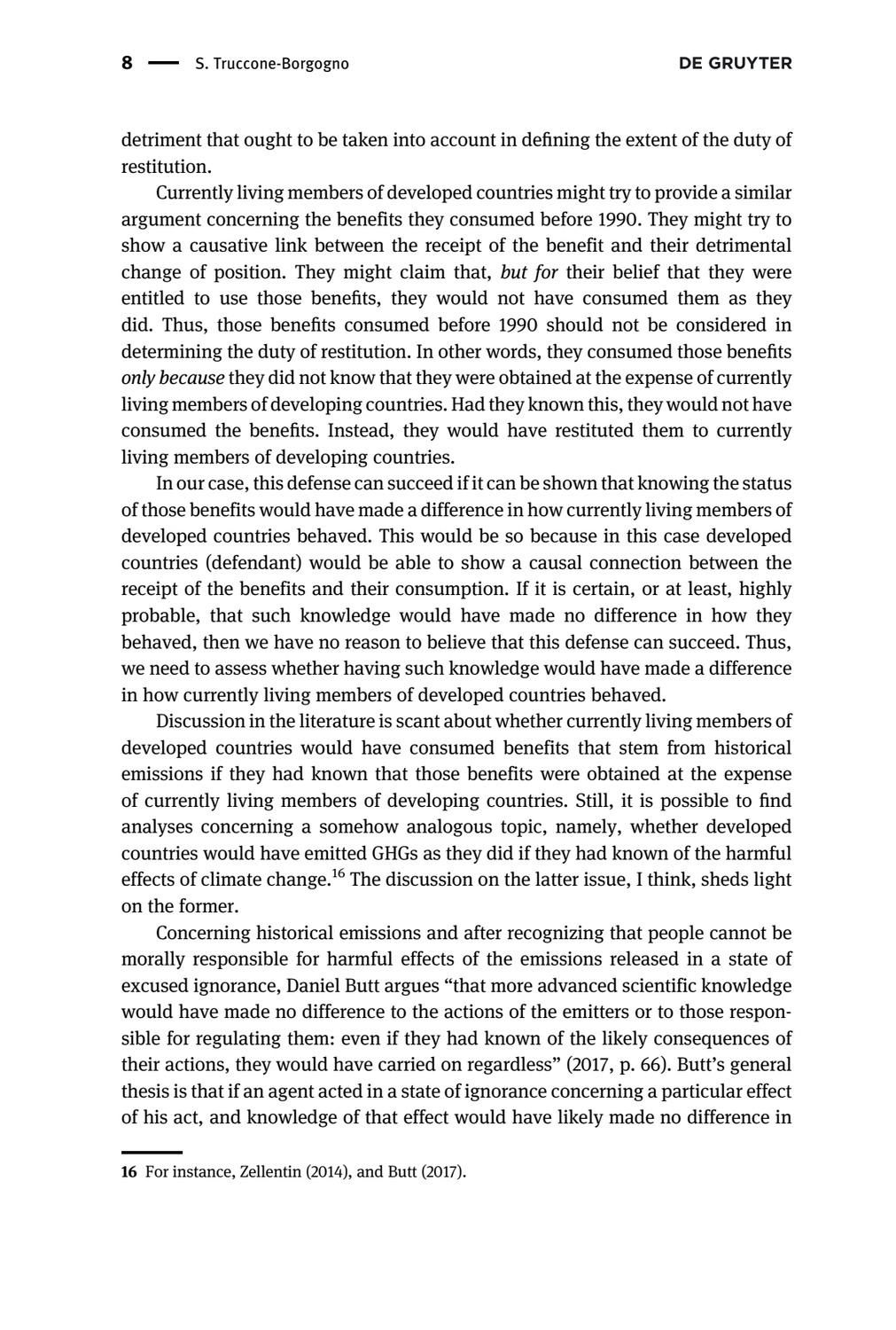how the agent behaved, such ignorance cannot block the attribution of remedial responsibility for the outcome actually produced ([Butt 2017](#page-20-12), p. 66).

Butt's argument faces two challenges: an epistemic one and a normative one. The epistemic challenge rests on identifying whether people would have acted as they did if they had known the relevant information. The normative challenge questions whether such a counterfactual condition is relevant for establishing the morally faulty character of the historical past emitters and, accordingly, for assigning remedial responsibility ([Butt 2017,](#page-20-12) p. 67).

Although I am sympathetic to Butt's view, for the purposes of this paper, it is not necessary to accept that someone can be held remedially responsible if knowledge of the effects of some action would not have made a difference in how the agent behaved. For the change of position defense to succeed, the only point in need of proof is whether but for the belief of present members of developed countries that they were entitled to use those benefits, they would not have consumed them as they did. I am not arguing that a person can be held remedially responsible for a certain state of affairs caused by her if she would have behaved as she did had she known about the harmful effects of her action. This claim is much stronger than the one I need to show here. For my purposes, I only need to show that knowledge about the status of the benefits would have made no or a slight difference in how currently living members of developed countries behaved. I face only the epistemic challenge. This is because the change of position defense proceeds on the assumption that the but for condition is central for blocking the restitutionary duty. Thus, if I can show that the condition is not fulfilled, this is enough to reject the defense.

As I argue below, I believe that the reasons Butt provides for showing that knowledge about the harmful effects of historical emissions made no difference in how developed countries behaved also speak in favor of considering that the knowledge of the fact that the benefits of historical emissions were obtained at the expense of currently living members of developing countries would also have made no difference in how currently living members of developed countries consumed them. First, Butt highlights that developed countries are not particularly empathetic in their dealings with respect to the harms suffered by developing countries. It is commonly understood that knowing the sufferings and harms developing countries will undergo does not make a significant difference in how developed countries behave. As Butt asserts, they tend to privilege national interests, despite the harms other countries might suffer as a consequence of their actions ([2017,](#page-20-12) p. 67). We might think not only about how developed countries behaved historically concerning emissions of GHGs, as Butt does, or about how developed states have strong preferences for increasing national security budgets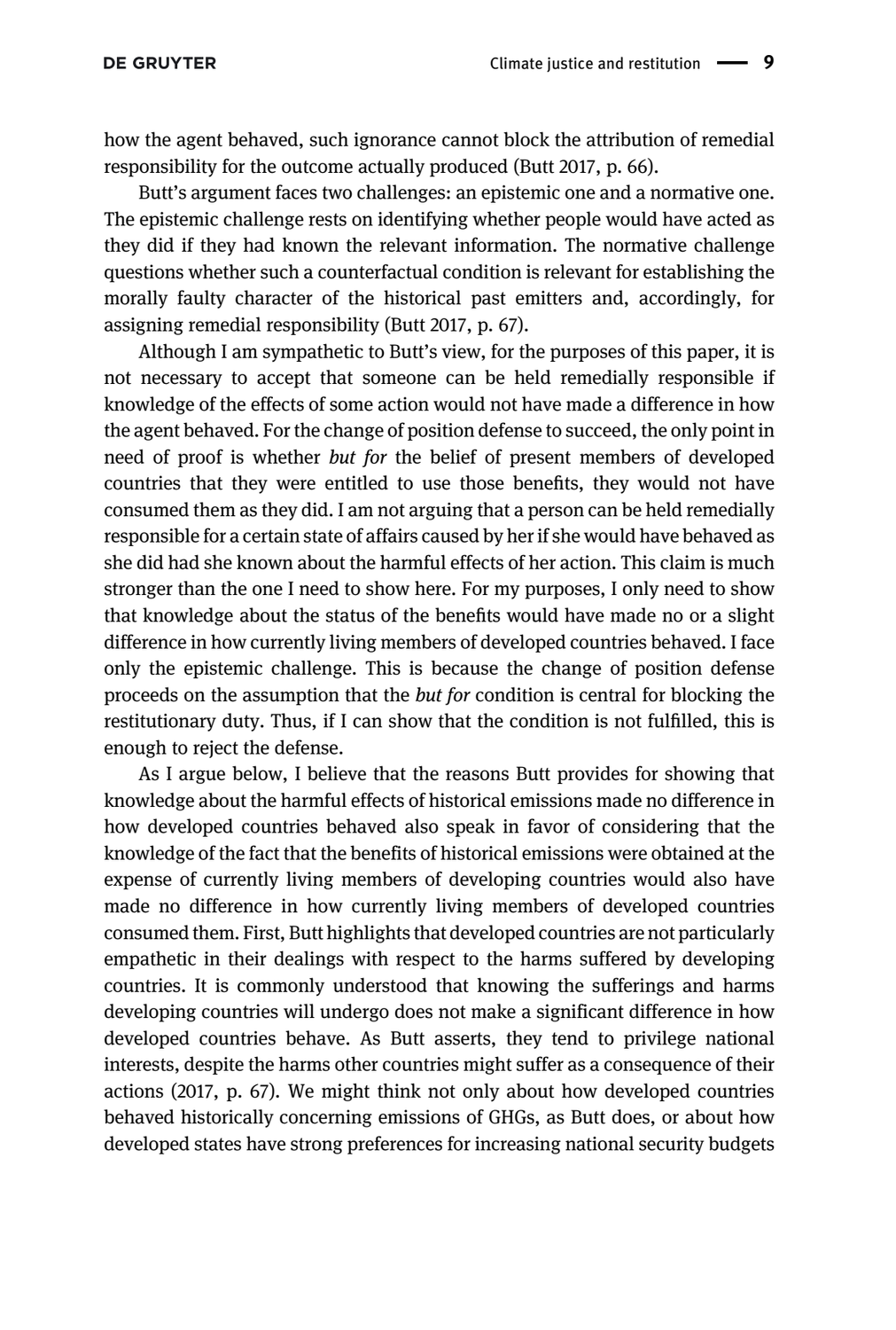by cutting their aid to relieve extreme global poverty, even in times of peace,  $^{17}$  but also about how they are now dealing with the COVID-19 pandemic and global vaccine distribution. As of February 2021, more than half of all COVID-19 vaccine doses were purchased by developed countries. These states, however, only represent 16% of the world population. Further, only ten countries had administrated more than three-quarters of the total vaccines available at that time.<sup>18</sup> As of today, although 64% of the world's population has received at least one vaccine dose, this number decreases to 14.4% when we only consider people living in low-income developing countries.<sup>19</sup> These facts do not seem to speak in favor of developed countries being particularly empathetic toward developing countries. Thus, they do not seem to favor the view upon which developed countries would have behaved differently had they known that they were consuming benefits obtained at the expense of developing countries. On the contrary, it seems such knowledge makes no difference at all.<sup>20</sup>

The second consideration Butt gives for showing that awareness about the harmful effects of historical emissions would have made no difference in how developed countries behaved is that "the development of knowledge about the effects of GHG emissions has not, in fact, served to check emissions in any kind of meaningful way" [\(Butt 2017](#page-20-12), p. 68). A similar point seems to apply to the consumption of the benefits that stem from historical emissions obtained at the expense of present members of developing countries. Even after developed countries were aware, or at least, after they should have been aware, that the benefits from historical emissions were obtained at the expense of developing countries, they continued emitting as if benefits would not have been obtained at the expense of other countries. As of today, GHG emissions have not been reduced

<sup>17</sup> See [García-Gibson \(2017\).](#page-20-13)

<sup>18</sup> See [Yamei \(2021\).](#page-21-15)

<sup>19</sup> See Our World in Data. Retrieved on March 23, 2022, from [https://ourworldindata.org/covid](https://ourworldindata.org/covid-vaccinations)[vaccinations.](https://ourworldindata.org/covid-vaccinations) For an illuminating analysis of how little progress has been made concerning global vaccine distribution and how developed states strongly prioritize national self-interests in this regard, see [Holzer et al. \(2022\).](#page-20-14)

<sup>20</sup> The fact that developing countries' harms make no or a little difference in the behavior of developed countries in their dealings with them is strengthened if Thomas Pogge's point is accepted about how developed countries play a prominent part in those harms suffered by developing countries. In his view, the global institutional order is prominently shaped and upheld by developed countries [\(Pogge 2004,](#page-21-16) p. 265). In Pogge's view this order is not only better for developed and worse for developing countries, but it also has an important role in the maintenance and promotion of those domestic factors that prevent developing countries from becoming developed [\(Pogge 2004,](#page-21-16) pp. 272ff.). In this view, the problem concerning developed countries' behaviors is not so much that they are indifferent to developing countries' harms, but rather that developed countries are involved in causing harm to developing countries.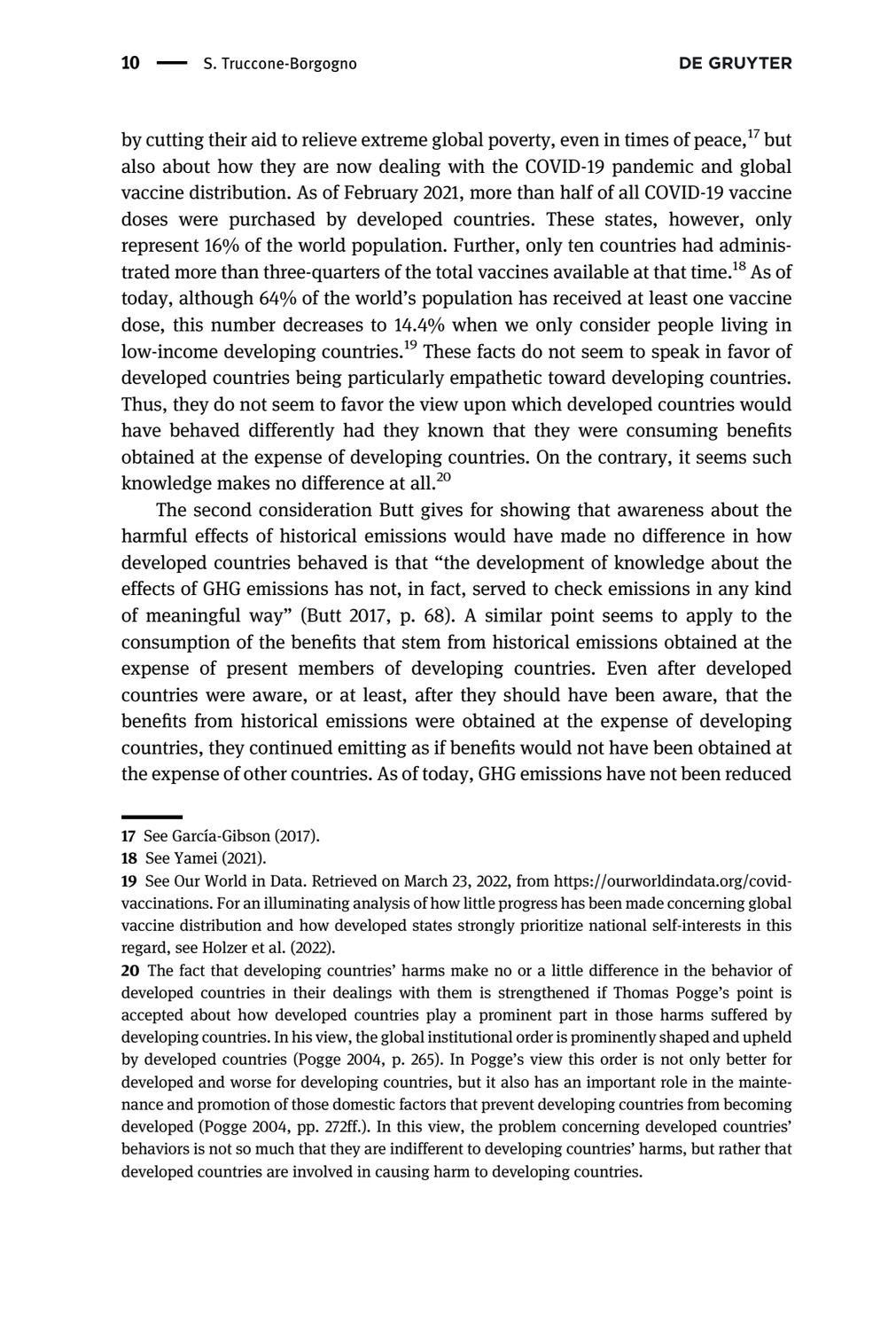at acceptable rates by most developed countries.<sup>21</sup> Given this, it is hardly true that present members of developed countries would not have consumed many benefits from historical emissions had they believed (before 1990) that they were not entitled to use those benefits. After knowing that many benefits were obtained at the expense of developing countries, not only did developed countries not return them, but they continue to obtain even more benefits at the expense of the present and future members of developing countries.<sup>22</sup>

If this reasoning is accepted, this version of the change of position defense does not succeed. This is because it is highly likely that knowing that many benefits from historical emissions were obtained at the expense of the present members of developing countries would have made no difference in how the present members of developed countries behaved. In a relevant sense, there is no causative link between the inflow and the outflow. It is not the case that but for their belief that they were entitled to use those benefits, currently living members of developed countries would not have consumed those benefits as they did. Therefore, those benefits consumed by presently living members of developed countries before they were aware that those benefits did not belong to them should be included in the duty of restitution.<sup>23</sup>

#### 4 The Benefits Are Not the Same

The second defense (b) also recognizes that presently living members of developed countries unjustly benefited at the expense of present members of developing

<sup>21</sup> As highlighted by Williges et al. "applying a production-based accounting approach of the 36 OECD countries, 10 had increasing emissions from 1995 to 2015, while using a consumption-based approach 14 nations had such" ([Williges et al. 2022,](#page-21-17) p. 3). Furthermore, most countries' targets and actions are insufficient (many highly or critically so) to align with the Paris Agreement temperature limit. See<https://climateactiontracker.org/countries/> [Accessed March 15, 2022].

<sup>22</sup> The current behavior of the present members of developed countries concerning those benefits speaks in favor of increasing rather than decreasing the duty of restitution towards developing countries. The more benefits obtained at the expense of developing countries are consumed by the developed ones, the fewer benefits from the rest of permissible emissions remain for being used by the former.

<sup>23</sup> Therefore, this view differs from both Meyer's distributive justice BPP and Heyd's unjust enrichment BPP. Meyer seems to accept that the benefits consumed by currently living people when they were blamelessly ignorant about the harmful consequences of climate change "should be considered irrelevant for the distribution of the remaining permissible global carbon budget" ([2021](#page-21-1), p. 120). In Heyd's view, "what decides the extent of our duty now is the size of our actual benefit from the original act, however (unintentionally but objectively) harmful it turned out to be" (2017, p. 40).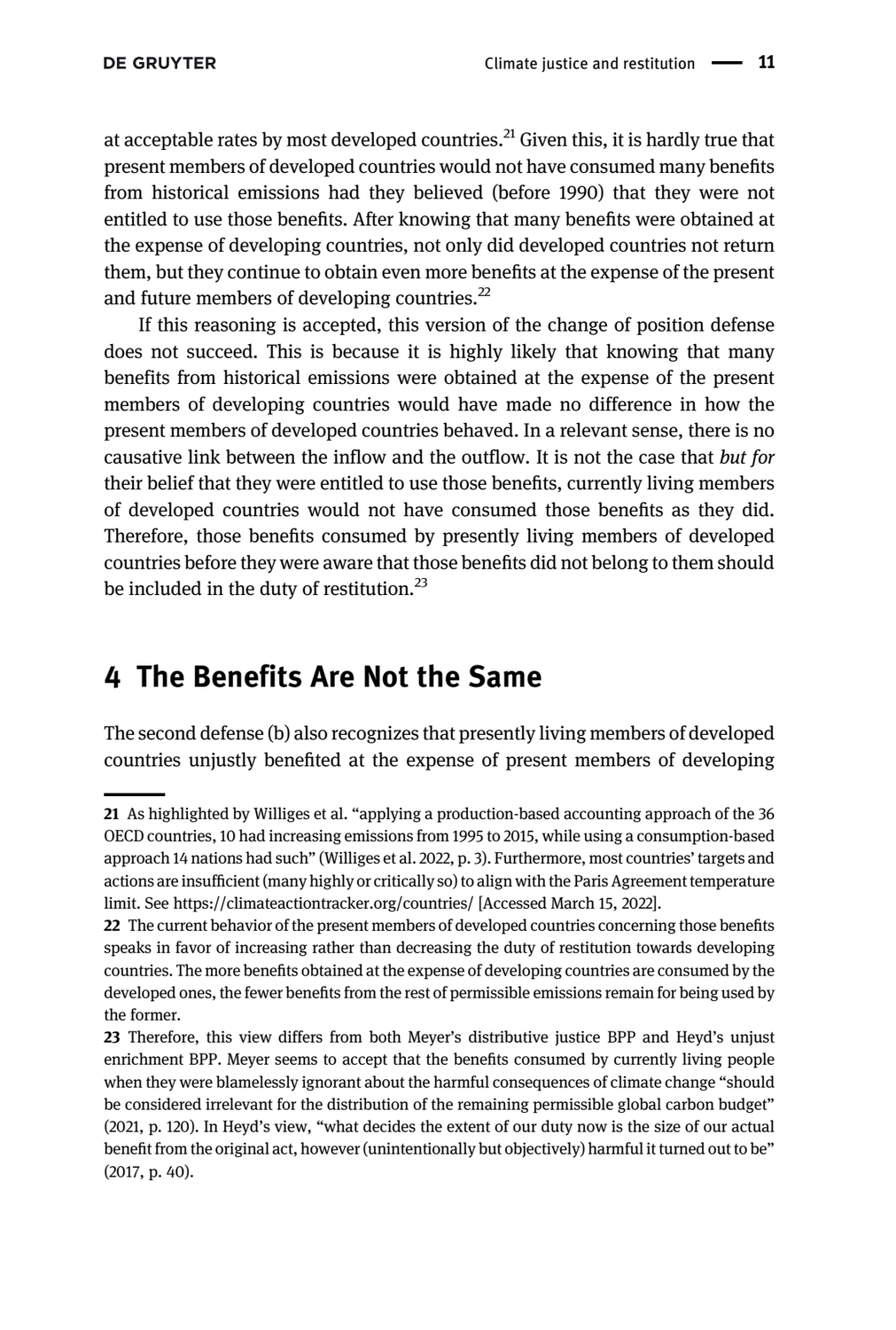countries. However, it objects that the goods to be restituted under current circumstances are the benefits of the remaining permissible emissions (the GCB). Since the benefits from the remaining permissible emissions are not the benefits from historical emissions but only something that can be considered their equivalent, it has to be assessed whether currently living members of developing countries have a valid claim to receive that equivalent good due to the unjust enrichment of the former. What reason, if any, can justify this shift?

This shift requires justifying why the duty of restitution can be instantiated by providing a substitute or equivalent good to the specific benefit that gave rise to it. In our context, the problem is that to oblige present members of developed countries to instantiate the duty of restitution not by returning the good obtained at the expense of developing countries but by providing an equivalent good seems to imply that the former is unjustly harmed. The issue is that to allow this kind of shift could make the practical implication of the unjust enrichment principle overdemanding. As Avia Pasternak explained, most present people find themselves in a situation in which almost all the benefits they enjoy can be correlated with some past injustice ([Pasternak 2017,](#page-21-5) p. 419). Thus, some kind of limit with respect to the scope of the duty of restitution is needed. $^{24}$ 

In standard cases of unjust enrichment, the object of the duty of restitution is the very same good or asset that the enriched party used without the authorization of the harmed one. If someone transfers £150 of mine to you without my authorization (or if I transferred the amount by mistake), the duty of restitution usually consists of you returning the £150 to me. However, the duty of restitution concerning the remaining permissible emissions has to be different. Past members of developed countries have already emitted GHGs at the expense of currently living members of developing countries. These emissions benefited not only themselves but also their succeeding generations. The problem is that neither the benefits already consumed nor those remaining in possession of currently living members of industrialized countries can be returned, but only something different.

It is true that but for the fact that past members of developed countries emitted a high amount of GHGs, present members of developing countries could have benefited more from their own emissions. However, it is also true that the historical emissions of past members of developed countries contributed uniquely to the well-being and way of life of the present members of those developed countries. Further, many benefits cannot be physically transferred from one country to another, and the benefits enjoyed by currently living members of developed

<sup>24</sup> See [Goodin \(2013,](#page-20-15) pp. 485ff.), [Pasternak \(2017,](#page-21-5) pp. 418ff.).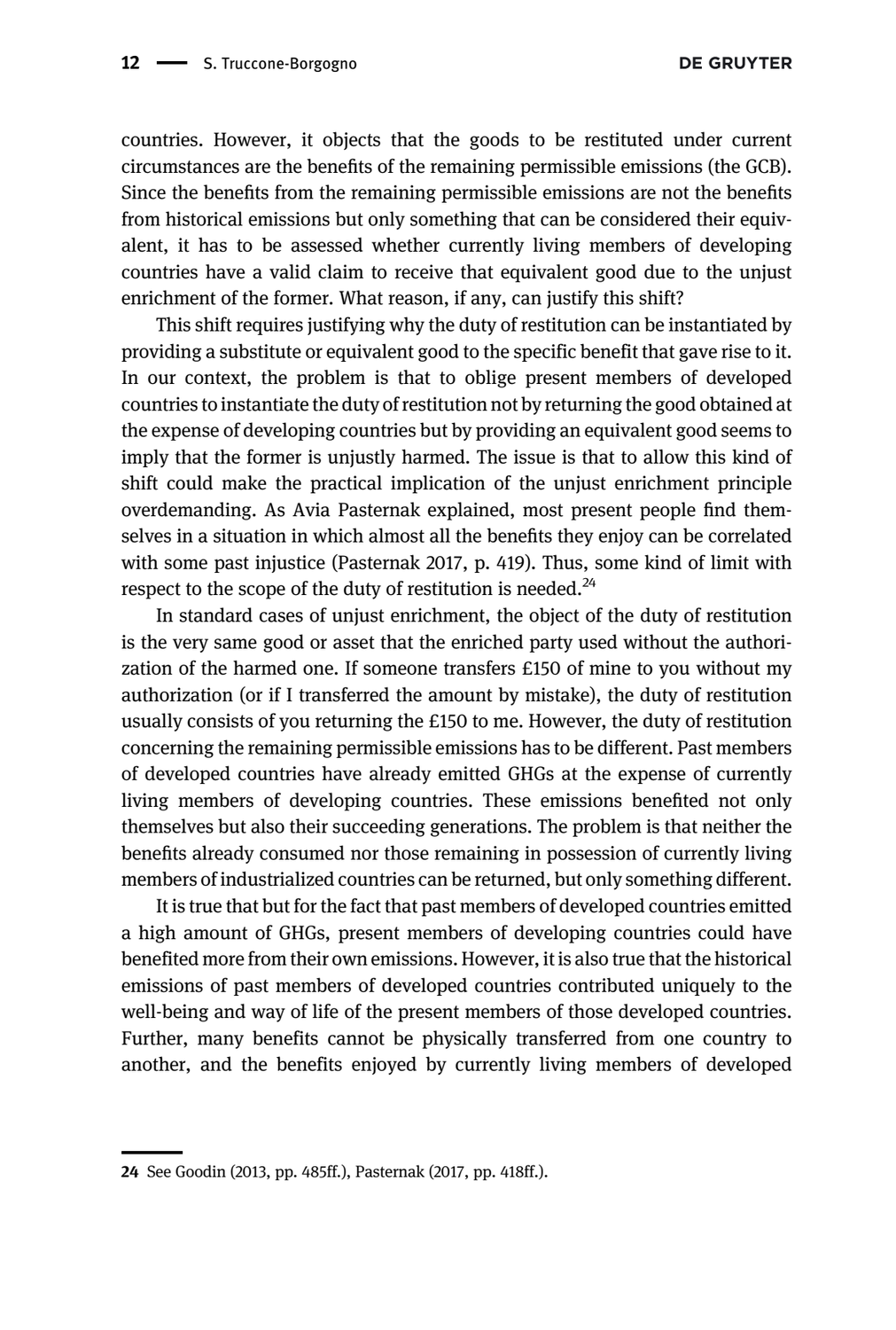countries contain the effort of their preceding members when they emitted GHGs.<sup>25</sup> Given these facts, it makes no sense to demand the restitution of the specific benefits obtained from those past emission-generating activities.

In the law of restitution two cases are often distinguished when the plaintiff demands the restitution of something different than the very thing that constituted the "unjust enrichment." The first and stronger case in favor of restitution occurs when the plaintiff demands to receive something that is derived from the enrichment. Consider again the example in which someone transfers £150 of mine to you without my authorization. In such a case, you may have already spent that money on buying, for instance, a bicycle. However, this fact does not, by itself, exempt you from fulfilling the duty of restitution. In this case, if the unjust enrichment action succeeds, you are obligated to give back either the £150 or the bicycle, since you spent the £150 mistakenly transferred to you to buy it.<sup>26</sup> The second case occurs when the plaintiff demands something that it is not directly derived from the initial enrichment.<sup>27</sup> These cases are more difficult. As Webb asserts for legal contexts, in this kind of situation, "there can, therefore, be no return or reallocation of these benefits, only offsetting, only the imposition of some measure which worsens the defendant's position, setting back his goals and interests, in equal measure to the advancement his use of the asset provided" [\(Webb 2016](#page-21-11), p. 187).

The restitution sought in the climate scenario is more similar to the second kind of case. For climate justice-based duties of restitution, present members of developing countries might demand that, if the specific benefits obtained at the expense of developing countries or something causally derived from them cannot be returned (as seems to be the case), then present members of developed countries should give up something equivalent to the value of the good they have unjustly obtained at the expense of currently living members of developing countries. In particular, the suggestion is that the duty to make restitution has to be instantiated by allowing currently living members of developing countries to have a larger share of the GCB than the share they would have received had the historical

<sup>25</sup> We can say, borrowing Locke's expression for issues of acquisition of resources, that when past people mixed their labor [\(1970](#page-20-16), p. 288 [27:6]) in emitting GHGs, the benefits currently living people enjoy also contain the efforts of their preceding generations. In this way, the benefits that present members of developed countries enjoy are unique and arguably not subject to restitution.

<sup>26</sup> Something like this seems to be what Goodin has in mind when he limits the scope of the duty of restitution to the fruits of the injustice. He asserts that not all the things causally connected with the injustice are the appropriate target of the duty of restitution. In his view, that duty is restricted either to the object that has passed from one agent to the other, or its substitutes, that is the "new things that have taken place of the old" [\(2013](#page-20-15), p. 486).

<sup>27</sup> Thanks to an anonymous reviewer for highlighting this distinction.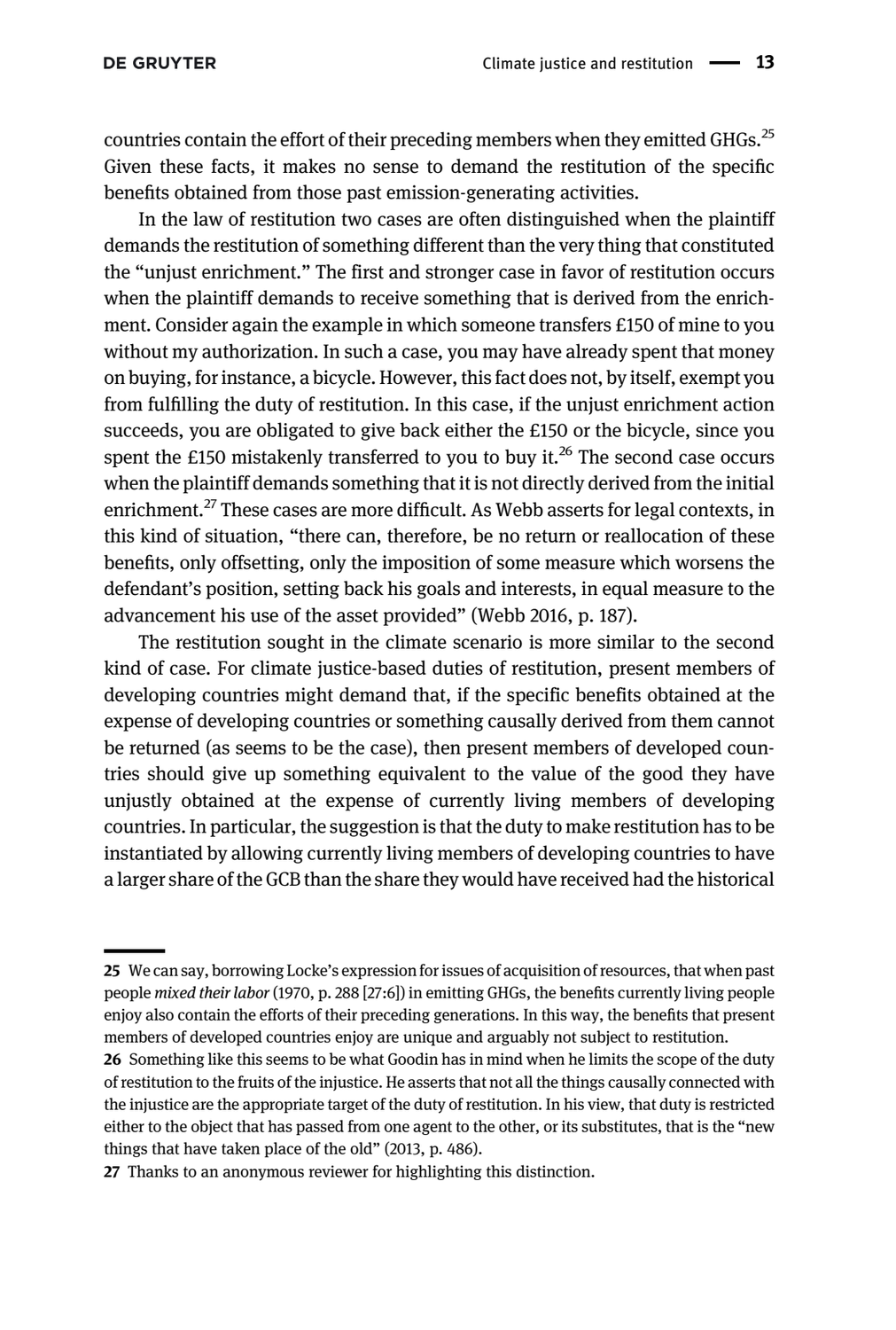emissions not been taken into account. They should be allowed to benefit from an "extra" share of the remaining GCB.

The fact that past emissions of developed countries had the effect of reducing the available options of the present members of developing countries provides a way of justifying that the object of restitution consists of allowing developing countries to obtain a larger share of the GCB. Concerning the duties of climate mitigation, as Page asserts, past emissions of developed countries caused currently living members of developing countries to face the tragic dilemma of: (a) either fulfilling their mitigation duties with the cost of not being able to develop their economy, and in some cases to reduce severe poverty, or (b) using cheap but polluting sources of energy so that they can industrialize quickly but at the cost of not being able to fulfill their mitigation duties ([Page 2012,](#page-21-3) p. 315).<sup>28</sup> The fact that historical emissions of developed countries benefit their present members makes it reasonable to ask them to take care of the harms and losses present members of developing countries have to face due to those historical emissions. In cases of unjust enrichment, although one party is harmed, there is no need, and it is often not the case that such harm has occurred as a consequence of wrongdoing committed by another party. Still, there is no objection in claiming that those who have unjustly benefited at the expense of another should remediate the harm suffered by another party, even if in doing so they can only provide a different good from the one the benefited party has obtained.

Consider the following case of mistaken payment:

Here [when I mistakenly pay you money], requiring you to make good my loss doesn't set back your interest. By using the £100 I paid you to pay your phone bill, you were able to save £100 of your own. If you now have to pay me £100 you are left in the same position you would have been in had I not made the payment to you, no better but no worse off ([Webb 2016](#page-21-11), p. 195).

Similarly, when we consider the unjust enrichment of present members of developed countries at the expense of developing countries, we can claim that requiring the former to make good the loss of the latter does not set back the former's interests even if in doing so they have to provide not the specific benefits they obtained but an equivalent good. Imagine a developed country that was able to

<sup>28</sup> Concerning adaptation duties, something similar occurs. Suppose these developing countries invest their resources in improving their economic conditions so that poverty is reduced. In that situation, it might be that they cannot use those resources to build infrastructure to counter the adverse effects of climate change and vice versa. This does not deny that there could be synergies between building infrastructure to improve the quality of life or in favor of the industrialization of a given country and that those assets could also serve as a means of adaptation to some of the adverse effects of climate change. However, this need not be the case.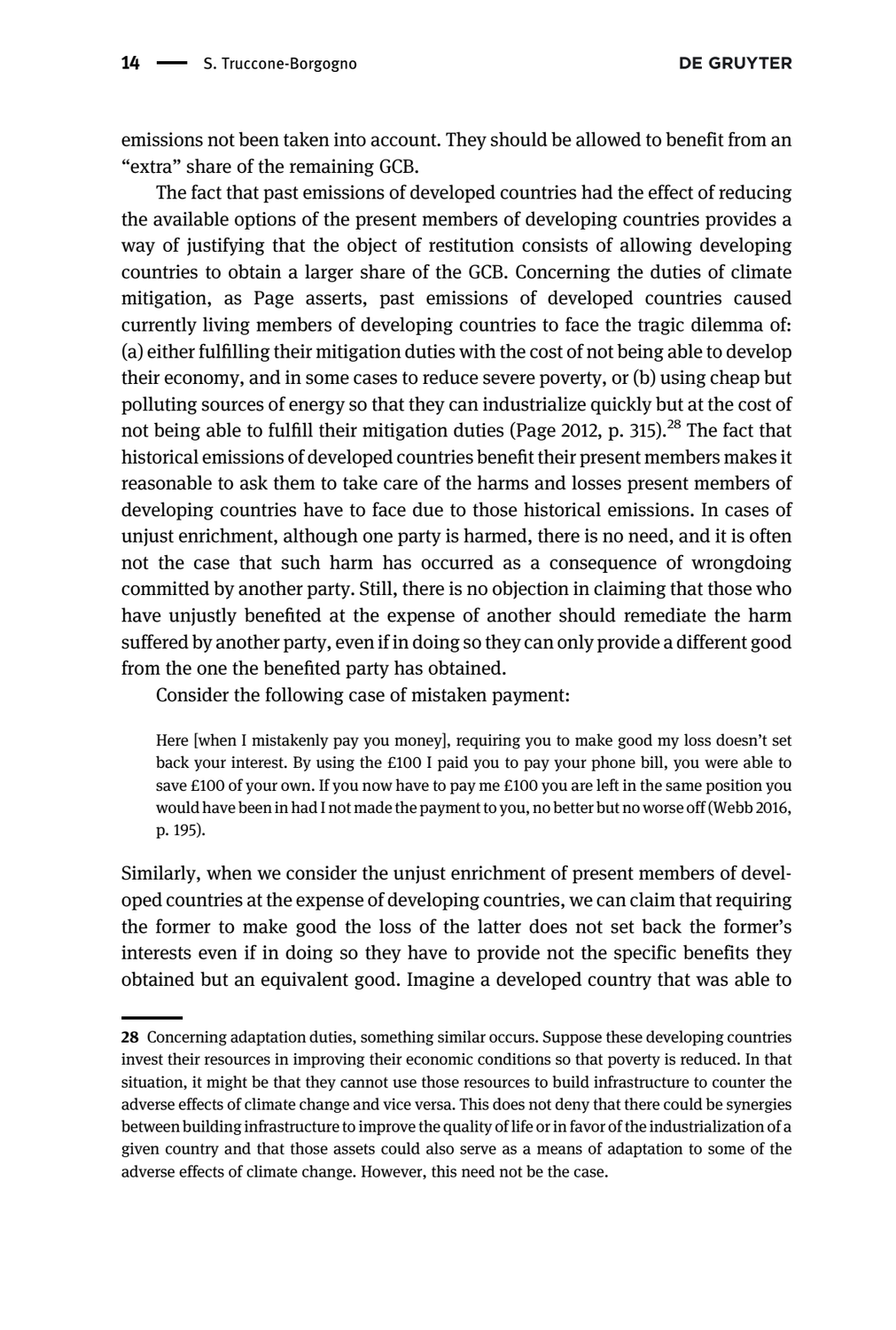expand its railroad system owing to those historical emissions released at the expense of currently living members of developing countries. By releasing those emissions that would have belonged to currently living members of developing countries, they saved their own share of emissions for obtaining further benefits, for instance, an advanced system of public education or a robust health system. If currently living members of developed countries have to pay to currently living members of developing countries employing some equivalent good of that already used, they would, at most, be left in the same or equivalent position as they would have been had they themselves and their ancestors not emitted GHG at the expense of currently living members of developing countries.

As in the mistaken transfer example, we are not shifting losses from one party to another but only ensuring that such loss is not suffered. The railroad system of this highly developed country indeed came from how its past members caused emissions. Moreover, it is also true, as Webb argues, that "the simple fact that you now have items of wealth at your disposal as a result of your unauthorized use of my assets gives me no interest in, and so no claim to, those items" [\(Webb 2016](#page-21-11), pp. 195f.). Therefore, there is no doubt that railroads and other benefits stemming from historical emissions belong to currently living members of this highly developed country. However, this is not the issue. In this understanding of the duty of restitution, it is not a question about whether or not those benefits belong to currently living members of developed countries. The issue is whether present members of this developed country can justifiably resist the claim of present members of developing countries that the former should remedy the current situation, on the basis that their interests are unfairly set back when they give developing countries a good equivalent to the benefits obtained at their expense. In these cases, what is relevant is that this equivalent good, in the climate case a larger share of the benefits of the remaining permissible emissions, is something that the present members of developed countries would not have but for the fact that their preceding members emitted GHGs at the expense of present members of developing countries.

To the extent of this equivalent good that developed countries have saved at the expense of developing countries, as Webb asserts for cases of money already spent, "requiring you [the enriched party] to make good of this harm leaves you worse off only by offsetting an advantage which ought not to have come your way, an advantage you made through (unknowingly) doing me [the other party] harm" [\(Webb 2016](#page-21-11), p. 196). Requiring present members of developed countries to make good on the harm suffered by present members of developing countries leaves the former worse off only by offsetting an advantage they should not have had, which they obtained through (wrongless) harming of the present members of developing countries. Therefore, to oblige present members of developed countries to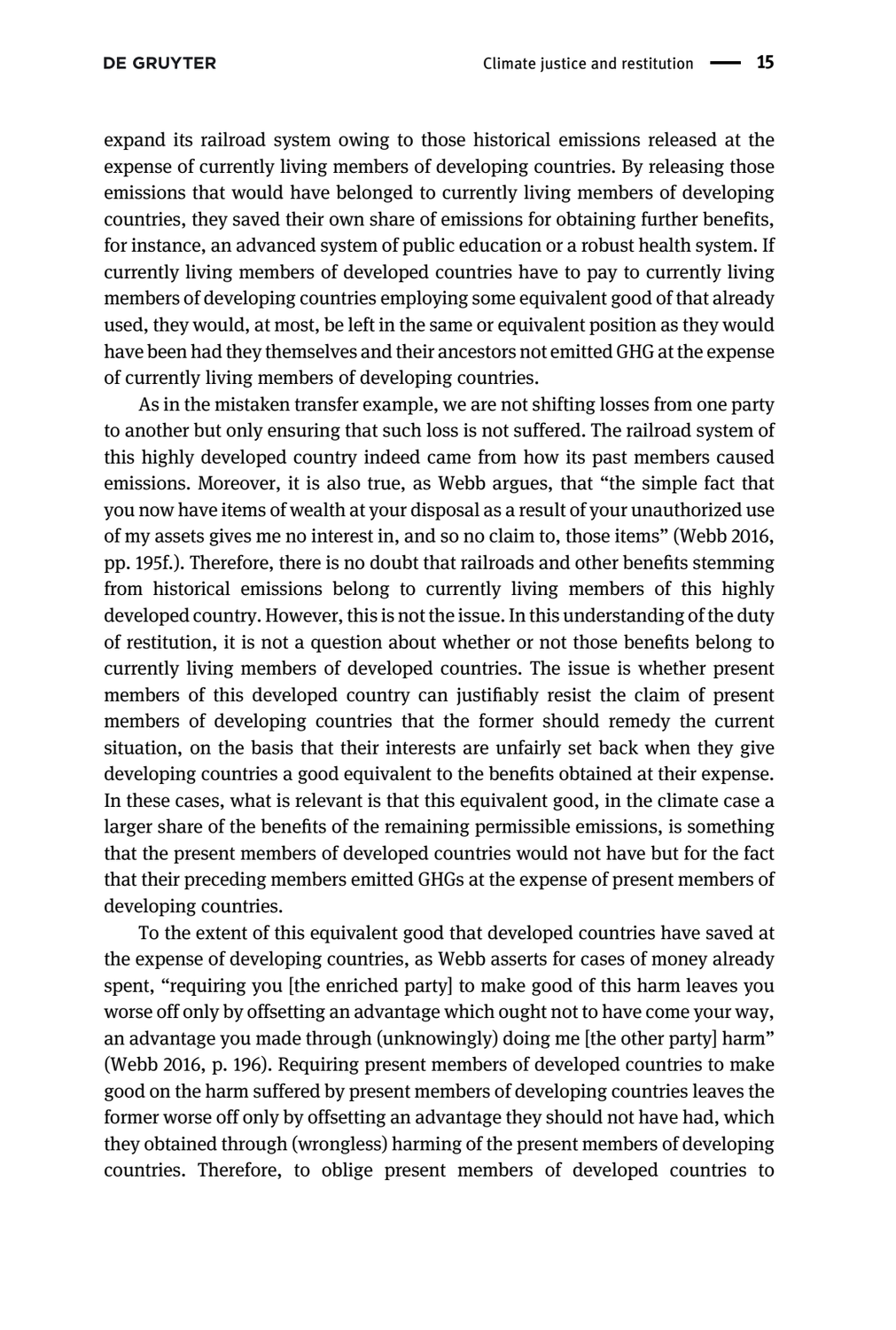instantiate the duty of restitution by employing an equivalent good to that obtained at the expense of developing countries does not imply that the former is unjustly harmed. Hence, this instance of the change of position defense has to be rejected.

# 5 Benefits, Life Plans, and Status Quo Expectations

The third possible defense (c) arises as follows. Present members of developed countries benefited from the GHG emissions of their predecessors. In light of the unjust enrichment principle, those benefits were unjustly obtained at the expense of the present members of developing countries. Therefore, there are strong reasons for the present members of developed countries to be bound by a duty of restitution based on how those benefits were obtained. Since the specific benefits obtained from historical emissions of GHG cannot be restituted, the duty of restitution has to be instantiated by providing to the present members of developing countries an equivalent good. In particular, such a duty of restitution has to be instantiated by giving present members of developing countries a higher share of the remaining GCB than the share they should have received had the present members of developed countries not benefited at their expense. However, there is a limit to the upper level of emissions the present generation of both developed and developing countries can release to not wrongfully harm future people ([Meyer and Roser 2006](#page-21-18), p. 226). Given this upper limit, fulfilling the duty of restitution implies that the present members of developed countries have to reduce their GHG emissions substantially ([Truccone-Borgogno 2022,](#page-21-19) pp. 369ff.). The problem is that such a reduction will frustrate some of their historically formed expectations.<sup>29</sup> As Meyer asserts, "people living in countries with a high level of per-capita emissions typically have a wide range of expectations that are likely to be frustrated if climate change is dealt with appropriately" ([2021](#page-21-1), p. 125). Based on these considerations, defense (c) asserts that present members of developed countries formed life plans based upon the expectation of continuing, at least temporarily, to emit high amounts of GHG. Since engaging in the reduction required by the duty of restitution is

<sup>29</sup> If the reduction is too radical, it can also be unfeasible. In the climate literature it is sometimes considered that a feasible reduction rate of global reduction of GHG emissions consists of halving them each decade. This is the so-called "carbon-law" [\(Rockström et al. 2017](#page-21-20)). I assume that the domestic reduction rate is compatible with this carbon law.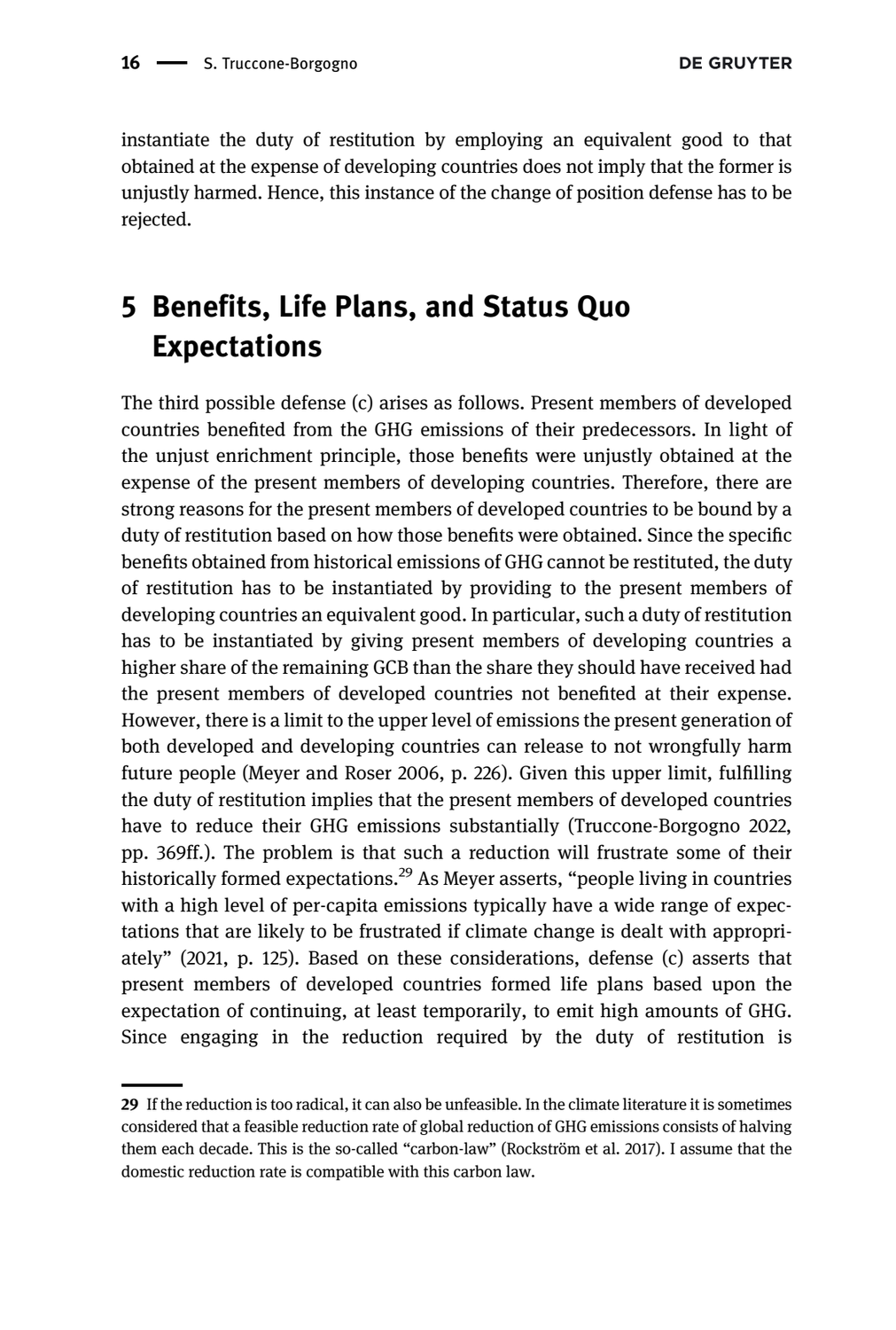incompatible with the fulfillment of those expectations, it would be unjust to require them to fulfill such a restitutionary duty.

In unjust enrichment actions, the defense based on the frustration of the expectations of the defendant is typically exemplified with the case in which the plaintiff mistakenly transfers money to the defendant who, as a consequence, believes that she is entitled to use and spend it. Here, even if the defendant is enriched at the plaintiff's expense, the change of position defense usually succeeds since the former was led to believe by the latter that the benefits obtained are her own. Since the defendant has no responsibility in the formation of the expectation that she can use the money as if it were her own, she makes plans based on the assumption that the money is hers to keep. Charlie Webb asserts that "the harm [the defendant] would suffer in these cases comes from [her] assumption that the money [she] receives from me was [hers] to keep, that [she] could go ahead and plan and spend on that basis" ([Webb 2016,](#page-21-11) pp. 221f.). In this situation, if this person has to restitute the received good, then she is unjustly harmed because her expectation based on the possession and ownership of the received good is frustrated.

Something similar seems to occur when we analyze the duty of restitution that obliges present members of developed countries to reduce their emissions substantially. Like the person who received money mistakenly transferred from the claimant, present members of developed countries have no responsibility in the formation of the expectation of being able to carry on emitting higher levels of GHGs. Since they have formed life plans based on these expectations, like the person who received a mistaken transfer, to oblige them to reduce their level of emissions substantially seems to imply that they would be unjustly harmed.<sup>30</sup>

To be sure, although the frustration of expectations is often harmful, only those expectations that are legitimate are normatively relevant.<sup>31</sup> Expectations are legitimate if they have epistemic and justice-based validity. Epistemic validity

<sup>30</sup> Based on this reasoning, these developed countries might try to justify a scheme of distribution of the GCB in accordance with the contraction and convergence view. This view "derives an allocation of the remaining budget based on today's unequal level of emissions (thus favoring mainly wealthy, high emitting countries) and population shares, with convergence to an equal per capita distribution by the end of the budget period" [\(Williges et al. 2022](#page-21-17), pp. 1f.).

<sup>31</sup> As an anonymous reviewer reminded me, in the law of restitution merely defeating expectations isn't enough for making a case for the change of position defense. In their view, we also should be able to identify some setback to the benefited party's interests to justify denying their unjust enrichment liability. Relying on the notion of legitimate expectations intends to explain exactly this point. It is not the fact that the expectations of members of developed countries might be frustrated but the fact that their *legitimate* expectations would be undermined that raises a prima facie change of position defense. As Meyer asserts "one of the implications of a legitimate expectation is that its bearer has a valid normative claim that the harm that can result from the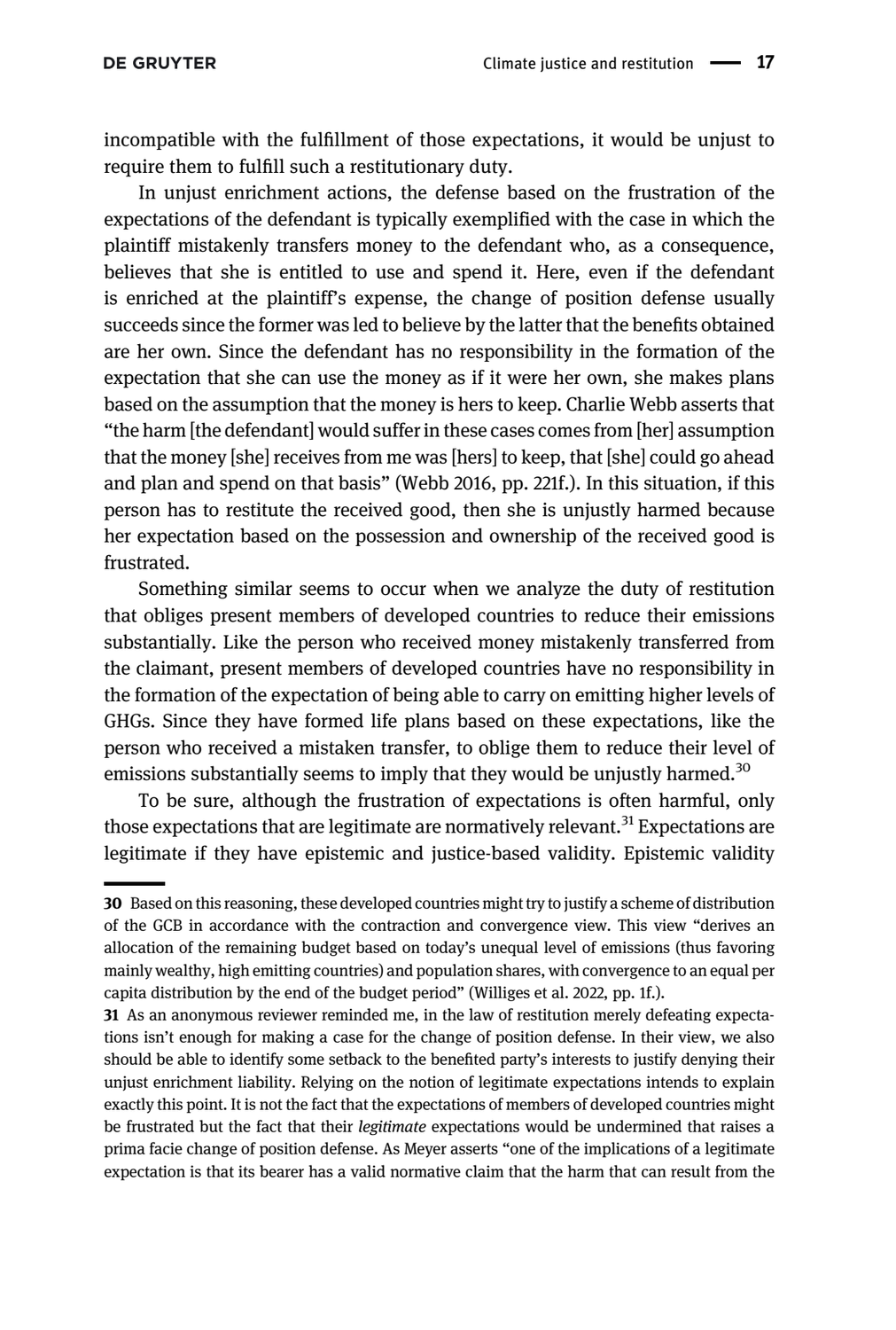occurs when there are good reasons for thinking that some expectation will be fulfilled in the future, while justice-based validity occurs when an expectation has the proper connection to justice [\(Meyer and Sanklecha 2014\)](#page-21-21).<sup>32</sup> For our discussion, it is useful to look at the epistemic validity of present members of developed countries' expectations concerning their level of emissions. In this view, "epistemic validity occurs either because some past behavior or circumstance gives reasons to believe that the future will be akin to the past in virtue of which the expectation is formed, or because those who have the power to frustrate another's legitimate expectation announce that this will not be the case" [\(Meyer and](#page-21-22) [Truccone-Borgogno 2022](#page-21-22), p. 4). Recall the mistaken transfer case. Here the claimant plays a role and contributes to the defendant's belief that she is entitled to use the received money. In this case, the claimant's behavior is the source of the epistemic validity of the defendant's expectation. This fact explains why the defense is stronger in this case. In unjust enrichment actions, when the claimant creates the expectation that the defendant can use and rely on the assets transferred, the former is responsible for that situation. In these cases, the defense of change of position succeeds ([Webb 2016,](#page-21-11) pp. 226ff.).

However, the case for the defense is not as strong and can be rejected when the plaintiff plays no role in creating the expectation that the defendant can rely on the benefits obtained at his expense ([Webb 2016](#page-21-11), p. 226f.). In the climate debate, present members of developing countries played no role in the formation of currently living members of developed countries' expectations to continue emitting high amounts of GHG. Thus, one might think that the defense must be rejected. This response would be too quick. Although present members of developing countries did not contribute to the formation of those expectations of currently living members of developed countries, which might have to be frustrated in order for their states to fulfill their climate duties of restitution, currently living members of developed countries have no responsibility either.<sup>33</sup> Therefore, it seems that some of the present members of developed countries' expectations concerning their future levels of emissions of GHG deserve some kind of protection. However, such a protection does not play a role in the international discussion about whether developed countries might resist the unjust enrichment-based duty of restitution towards developing countries. Instead, the protection has its stronger form against their own governments when these developed states design policies

frustration of the expectation is taken into account when decisions and actions are taken that can lead to its frustration" ([Meyer 2021](#page-21-1), p. 125).

<sup>32</sup> For a detailed explanation of how expectations might have epistemic and justice-based validity, see [Meyer and Sanklecha \(2014,](#page-21-21) p. 383ff.) and [Meyer and Truccone-Borgogno \(2022\).](#page-21-22)

<sup>33</sup> Thanks to an anonymous reviewer for pushing me to address this issue.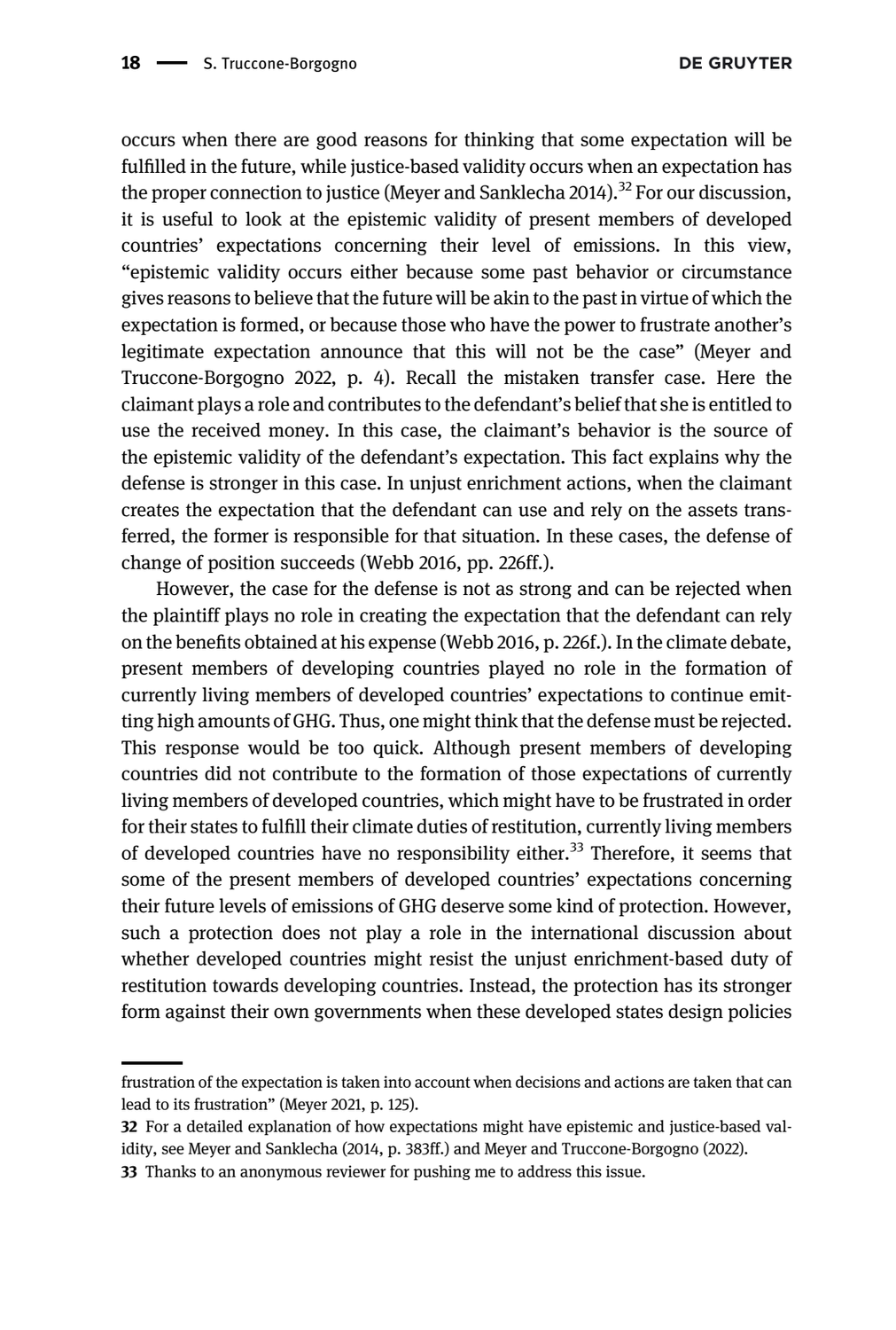of domestic distribution of the remaining permissible emissions. This is because, as Meyer asserts, "highly industrialized states have played a constitutive role in shaping [the status quo] expectations [of their residents] and continue to do so" [\(2021,](#page-21-1) p. 130; also, [Williges et al. 2022,](#page-21-17) p. 6). It is for this reason that in discussions of international justice, developed countries cannot rely on this version of the change of position defense for resisting the claim for restitution by developing countries. As explained above, developed countries (defendant) cannot claim that they bear no responsibility in the formation of the expectations of their members that now have to be frustrated in order for these countries to fulfill their international climate duties of restitution towards developing countries (plaintiff). Since developed countries are not innocent but instead responsible for forming and shaping the expectations of their members, they cannot rely on this version of the change of position defense. $34$ 

# 6 Conclusion

In this paper, I started from the assumption that having unjustly benefited at the expense of another generates strong reasons in favor of a remedial duty of restitution. In particular, I argued in favor of allowing developing countries to have a higher share of the benefits of the remaining GCB than the share they should receive had historical emissions not been taken into account. I assessed three possible defenses against such a duty and argued that all of them fail. The first defense asserts that since many of those benefits had been consumed before present members of developed countries knew that those benefits did not belong to them, having to restitute them would cause unjust harm. As I argued, in the unjust enrichment doctrine, for a detrimental change of position to serve as a defense it needs a causative link between the receipt of the benefit and the change of

<sup>34</sup> For similar reasoning, the "Estoppel" defense has to be rejected. This defense protects the recipient of the benefit when she is led to believe that the benefit was validly received. The success of the defense barred the claim of the plaintiff completely ([Virgo 2015,](#page-21-7) p. 666). For the climate justice debate, one might think that since the current generation of developed countries were led to believe that they can enjoy the benefits from past emission generating activities, the claim for restitution should be rejected. However, this defense does not succeed because it requires that the plaintiff be responsible for making the defendant believe that they could enjoy the received benefits [\(Virgo 2015](#page-21-7), p. 667), as it occurs in cases of mistaken payments. In the climate justice debate, however, currently living members of developing countries never did anything that could have led currently living members of developed countries to believe that they are entitled to enjoy the benefits from past emission generating activities. This is because those benefits have been conferred, not by present members of developing countries, but by preceding members of the developed countries.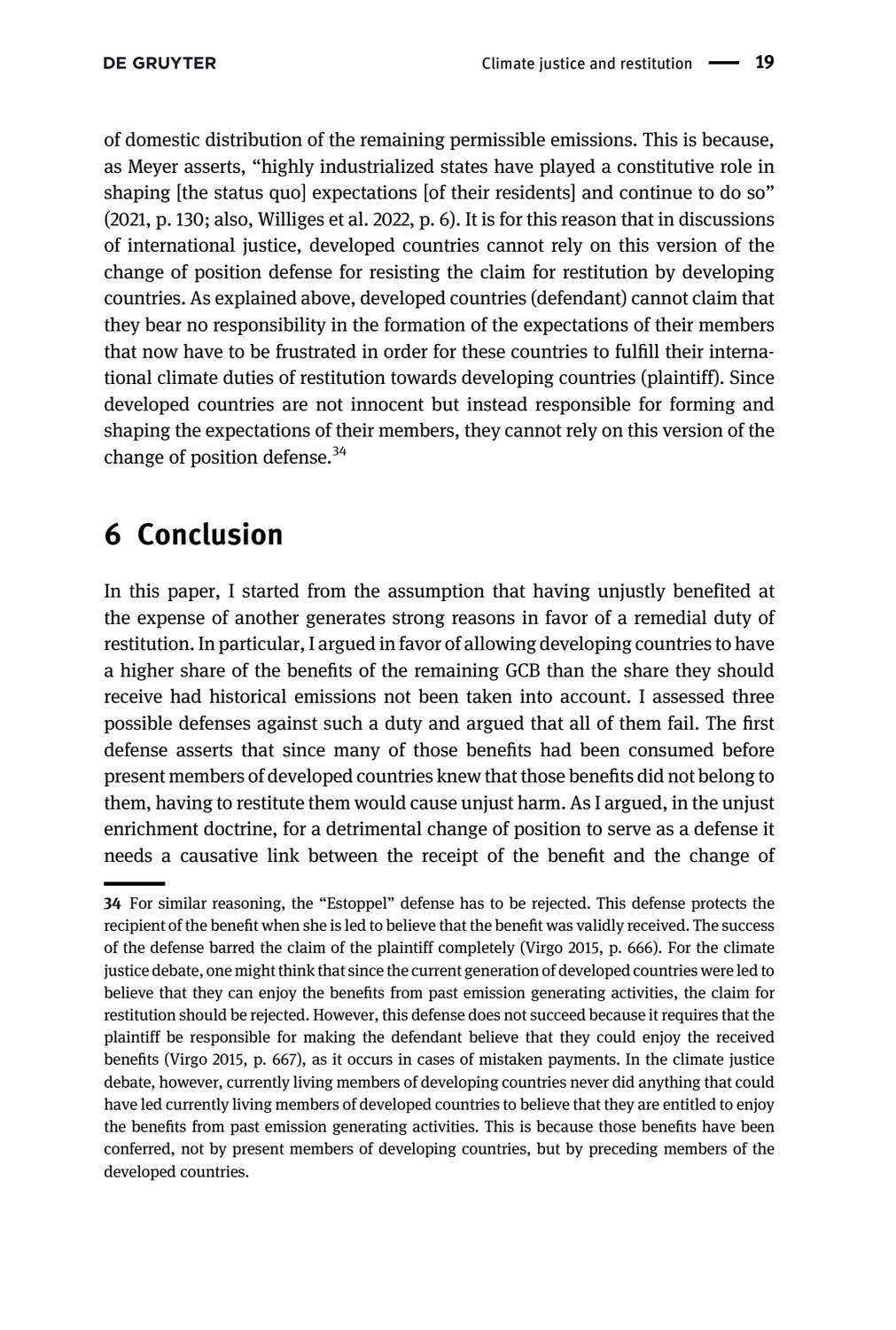position. Since it is highly likely that present members of developed countries would have behaved as they did even if they had known that those benefits did not belong to them, I argued that the *but for* condition is not met. It is not the case that, but for present members of developed countries' belief that they were entitled to use those benefits, they would not have consumed those benefits as they did.

The second defense objects that the goods to be distributed under current circumstances are the benefits of the remaining permissible emissions and not those received from historical emissions. Thus, to instantiate the duty of restitution in this way would be unjustly harmful. Against this objection, I argued that from the perspective of unjust enrichment actions, it is not the question whether or not the specific benefits that stem from historical emissions belong to currently living members of developed countries. Instead, it is questioned whether present members of the developed countries can resist the claim of present members of the developing ones that the former should remedy the current situation. As I argued, what is relevant is that the equivalent good that is claimed is something that developed countries would not have but for their historical emissions. Thus, there is no objection that the duty of restitution will be instantiated by allowing present members of developing countries to have a higher share of the benefits of the remaining GCB than the share they would have received had historical emissions not been taken into account.

The third defense is that it would be unjust to require present members of developed countries to fulfill the restitutionary duty since they have formed life plans based upon the expectation of continuing to emit high amounts of GHGs and that to engage in the reduction required by the duty of restitution is incompatible with the fulfillment of those expectations. Against this defense, I argued that present members of developing countries did not contribute to the formation of currently living members of developed countries' expectations regarding the continuation of high levels of GHG emissions. Instead, those expectations were formed by developed countries themselves. For this reason, these countries cannot claim that they have no responsibility in the formation of the expectations of their members. Therefore, the change of position defense based on the status quo expectations of the members of developed countries has to be rejected. Currently living members of developed countries have a duty to allow present members of developing countries to have a higher per-capita share of the benefits of the remaining GCB than the share they should have received had historical emissions not been taken into account.

Acknowledgments: I would like to thank Lukas H. Meyer, Andreas Føllesdal, Antoinette Scherz, Romina Rekers, Laura Garcia-Portela, Jonathan Knutzen, Norbert Paulo, Daniel Petz, Elias Moser, Rutger Lazou, Bruce Straight, and the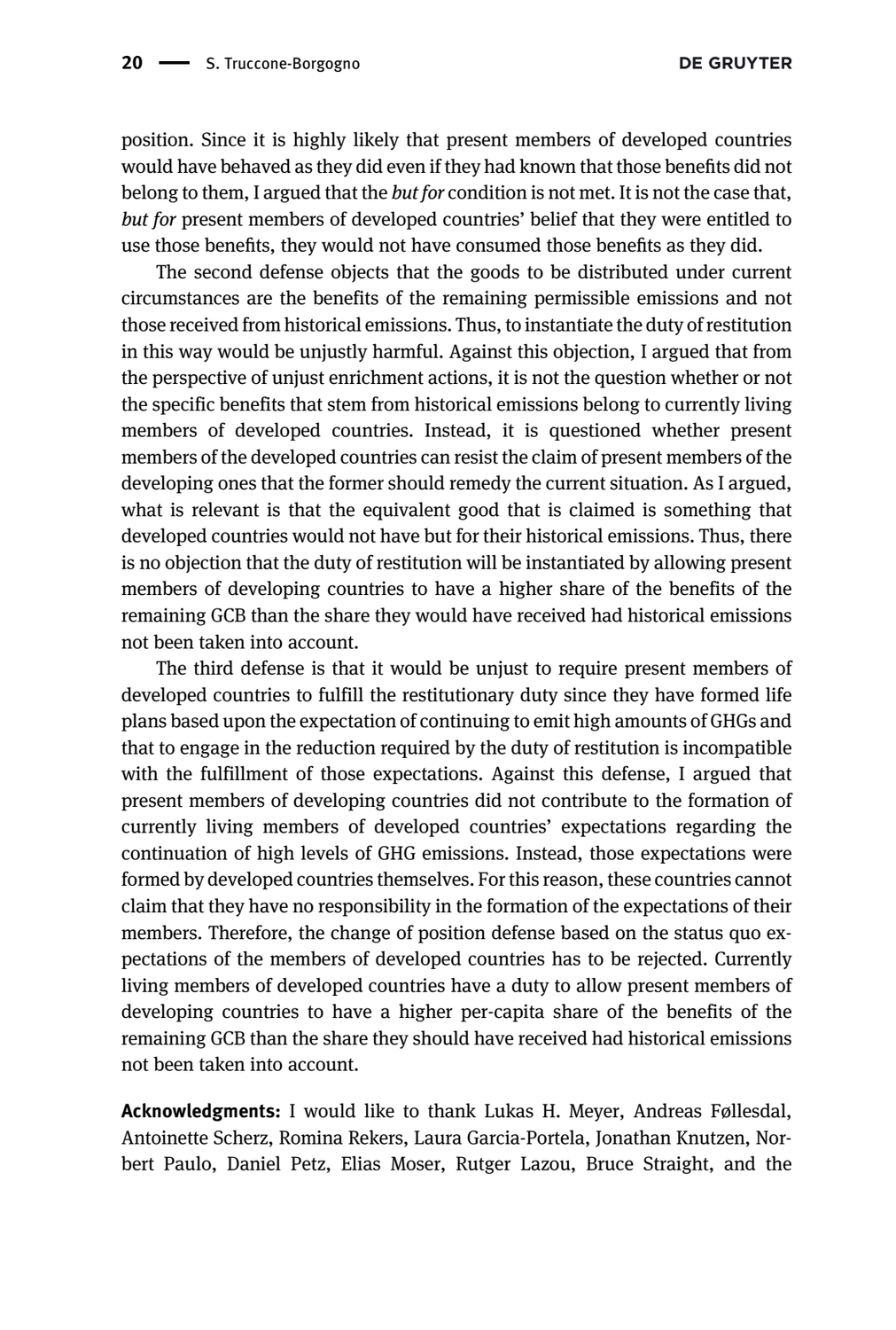participants of the Colloquium of Practical Philosophy at the University of Graz (2022). Last but not least, I would like to thank the anonymous reviewers for their valuable comments. The author acknowledges the financial support by the University of Graz. This work is part of research undertaken in the project "Supersession of Historical Injustice and Changed Circumstances," funded by the Austrian Science Fund (FWF) under research grant P 30084.

#### References

- <span id="page-20-9"></span>Anderson, B., T. Bernauer, and S. Baliettu. 2017. "Effects of Fairness Principles on Willingness to Pay for Climate Change Mitigation." Climate Change 142: 447–61.
- <span id="page-20-10"></span>Bant, E. 2009. The Change of Position Defense. Oxford: Oxford University Press.
- <span id="page-20-3"></span>Barry, C., and R. Kirby. 2017. "Scepticism about Beneficiary Pays: A Critique." Journal of Applied Philosophy 343: 285–300.
- <span id="page-20-7"></span>Birks, P. 1992. Restitution – The Future. Sydney: The Federation Press.
- <span id="page-20-11"></span>Birks, P. 2004. "'At the Expense of the Claimant': Direct and Indirect Enrichment in English Law." In Unjustified Enrichment: Key Issues in Comparative Perspective, edited by D. Johnston, and R. Zimmermann, 493–523. Cambridge: Cambridge University Press.
- <span id="page-20-6"></span>Butt, D. 2014. "A Doctrine Quite New and Altogether Untenable: Defending the Beneficiary Pays Principle." Journal of Applied Philosophy 31 (4): 338–48.
- <span id="page-20-12"></span>Butt, D. 2017. "Historical Emissions: Does Ignorance Matter?" In Climate Justice and Historical Emissions, edited by L. Meyer, and P. Sanklecha, 61–79. Cambridge: Cambridge University Press.
- <span id="page-20-1"></span>Caney, S. 2006. "Environmental Degradation, Reparations, and the Moral Significance of History." Journal of Social Philosophy 37 (3): 464–82.
- <span id="page-20-4"></span>Duus-Otterström, G. 2017. "Benefiting from Injustice and the Common-Source Problem." Ethical Theory & Moral Practice 20: 1067–81.
- <span id="page-20-13"></span>García-Gibson, F. 2017. "Guns or Food: On Prioritizing National Security over Global Poverty Relief." Global Justice 10 (2): 67–86.
- <span id="page-20-15"></span>Goodin, R. 2013. "Disgorging the Fruits of Historical Wrongdoing." American Political Science Review 107 (3): 478–91.
- <span id="page-20-0"></span>Gough, I. 2017. Heat, Greed and Human Need. Northampton: Elgar Publishing.
- <span id="page-20-2"></span>Gosseries, A. 2004. "Historical Emissions and Free-Riding." In Justice in Time: Responding to Historical Injustice, edited by L. Meyer, 355–82. Baden-Baden: Nomos Verlagsgesellschaft.
- <span id="page-20-5"></span>Heyd, D. 2017. "Climate Ethics, Affirmative Action, and Unjust Enrichment." In Climate Justice and Historical Emission, edited by L. Meyer, and P. Sanklecha, 1–21. Cambridge: Cambridge University Press.
- <span id="page-20-14"></span>Holzer, F., T. Manríquez, F. Germani, N. Biller, and F. Luna. 2022. "Charity or Empowerment? The Role of COVAX for Low and Middle-Income Countries." Developing World Bioethics: 1–8, [https://doi.org/10.1111/dewb.12349.](https://doi.org/10.1111/dewb.12349)
- <span id="page-20-8"></span>Klinsky, S., and J. Brankovic. 2018. The Global Climate Regime and Transitional Justice. London: Routledge.
- <span id="page-20-16"></span>Locke, J. 1970. Two Treatises of Government. Cambridge: Cambridge University Press.